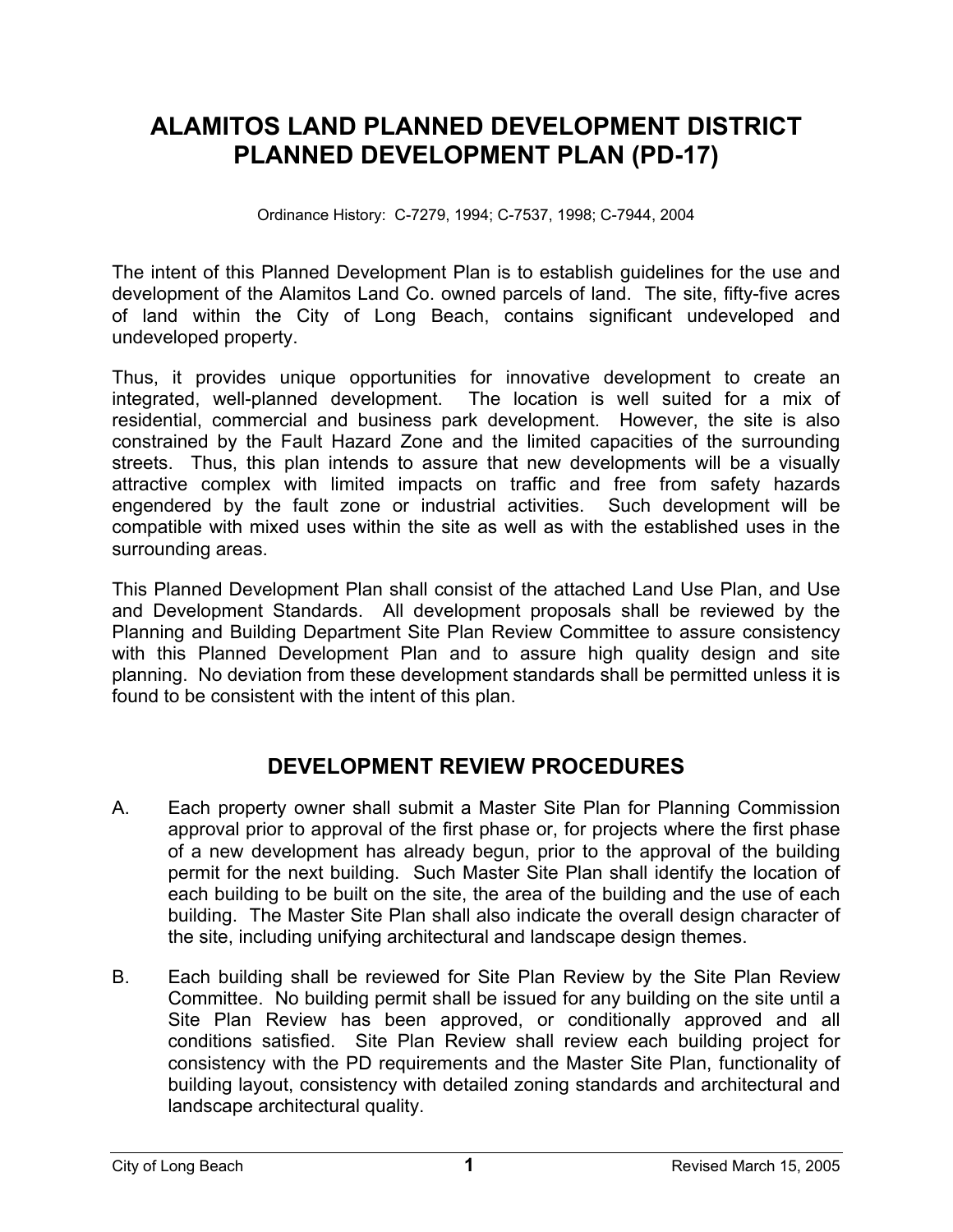- C. In addition to the required plot plan, floor plan, elevations and landscape plan, the application for Site Plan Review shall contain an estimate of the peak-hour trips to be generated by the proportion of the full development requested with the application and identification of the Transportation Demand Management (TDM) measures to be taken to reduce the peak-hour trips.
- D. In the submission of individual buildings, it is recognized that the building sizes may be changed, building locations redistributed or the mix of uses adjusted to meet changing user demands. However, the architectural, landscaping and overall design character of the site shall be in substantial conformance to the original Master Site Plan and the intensity of development as measured in trips shall not be changed except by the procedure described later in this PD. Substantial conformance shall be determined by Site Plan Review.

# **General Use and Development Standards**

# **A. Uses**

1. A mixture of uses shall be permitted as specified in each subarea. Each subarea is allocated a specific use intensity.

Further, development of the site shall be limited to an intensity of development equal to no more than 1,520 vehicle trips to and from the site in the P.M. peak-trip hour for the development between 4:00 p.m. and 6:00 p.m. The initial plan for the site that satisfies this trip limitation consists of 539 multifamily residential units, 624,000 square feet of office use space, 40,000 square feet of retail use space, and 372,000 square feet of warehouse use space.

- 2. As used in this ordinance:
	- a. "Office use" means use of a building for administrative, professional, or clerical tasks.
	- b. "Research and development use" means a mixed use of a building containing not more than twenty-five percent of gross usable floor area of office use and the remainder being laboratories or laboratories and light manufacturing. If the area devoted to office use exceeds twenty-five percent, then the office use portion is treated as an office building.
	- c. "Warehouse" means use of a building for storage of goods or commodities with not more than ten percent of the floor area used for office uses. If the area devoted to office use exceeds ten percent, then the office use portion is treated as an office building.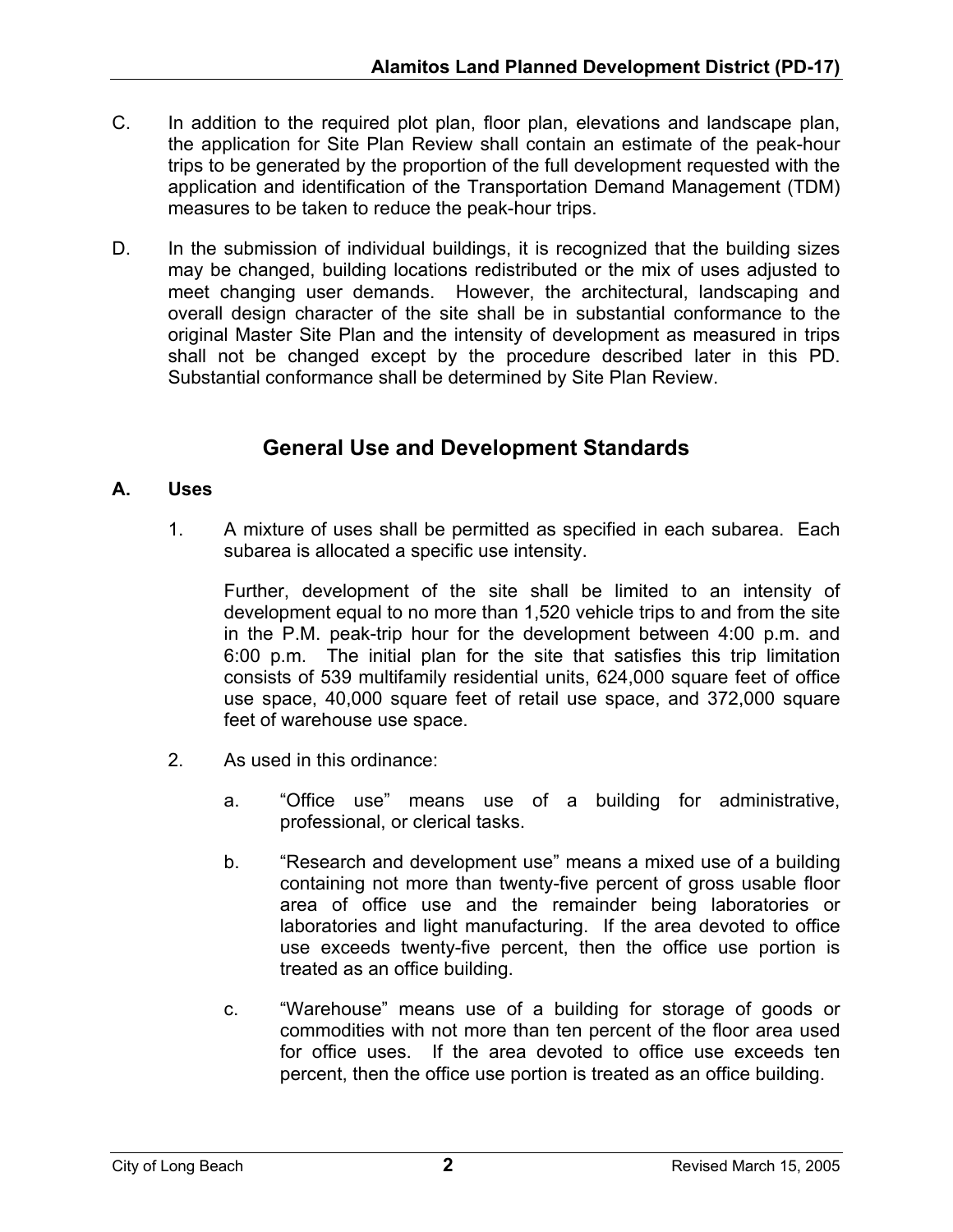- d. "Light industrial" means use of a building for activities necessary to convert natural resources into finished products, with limited environmental impacts. Such activities include manufacturing of precision and electrical products, assembling of products, and storage of non-hazardous materials. If administrative offices for light industrial use exceeds ten percent of the gross usable floor area, then the office use portion is treated as an office building.
- e. "Hotel" means use of property for rental of rooms, suites or dwelling units for a period of thirty days or less. Includes as accessory uses, retail sales, restaurants, taverns, meeting rooms, conference rooms and banquet rooms and up to fifteen percent of the rooms rented for periods of thirty-one days or more.
- f. "Gross usable floor area" means gross floor area minus entry lobby, elevator shafts, stairwells, utility cores and shafts, equipment rooms and bathrooms.
- 3. The type and intensity of development indicated above is determined by a specified number of trips per hour in the evening peak period of 4:00 p.m. to 6:00 p.m. This number is calculated by multiplying the area in each use by the traffic generation rates as established in the Trip Generation Manual, Fourth Edition, of the Institute of Traffic Engineering. The number of trips generated by this calculation shall then be reduced by the Traffic Demand Management Plan's trip reduction. The resulting figure is then compared to the permitted peak-hour trips.
- 4. Other combinations or amounts of the uses permitted in this PD, which generate an equal or lesser number of trips per hour in the peak hours, may be substituted for this use allocation, provided that a Master Site Plan is approved by the Planning Commission. In calculating the number of trips utilized, all new development within this PD after January 1, 1986, shall be included.
- 5. Changes in the number of trips allocated may be accomplished in the following ways:
	- a. Increased Development Intensity Through Transfer of Trips

Trips may be transferred between the Airport Area Planned Development Plans:

| PD-19:    | Douglas Aircraft;                 |
|-----------|-----------------------------------|
| PD-23:    | Douglas Center;                   |
| $PD-12$ : | Long Beach Airport Terminal Area; |
| PD-13:    | <b>Atlantic Aviation:</b>         |
| PD-18:    | Kilroy Airport Center;            |
| $PD-9:$   | Long Beach Airport Business Park; |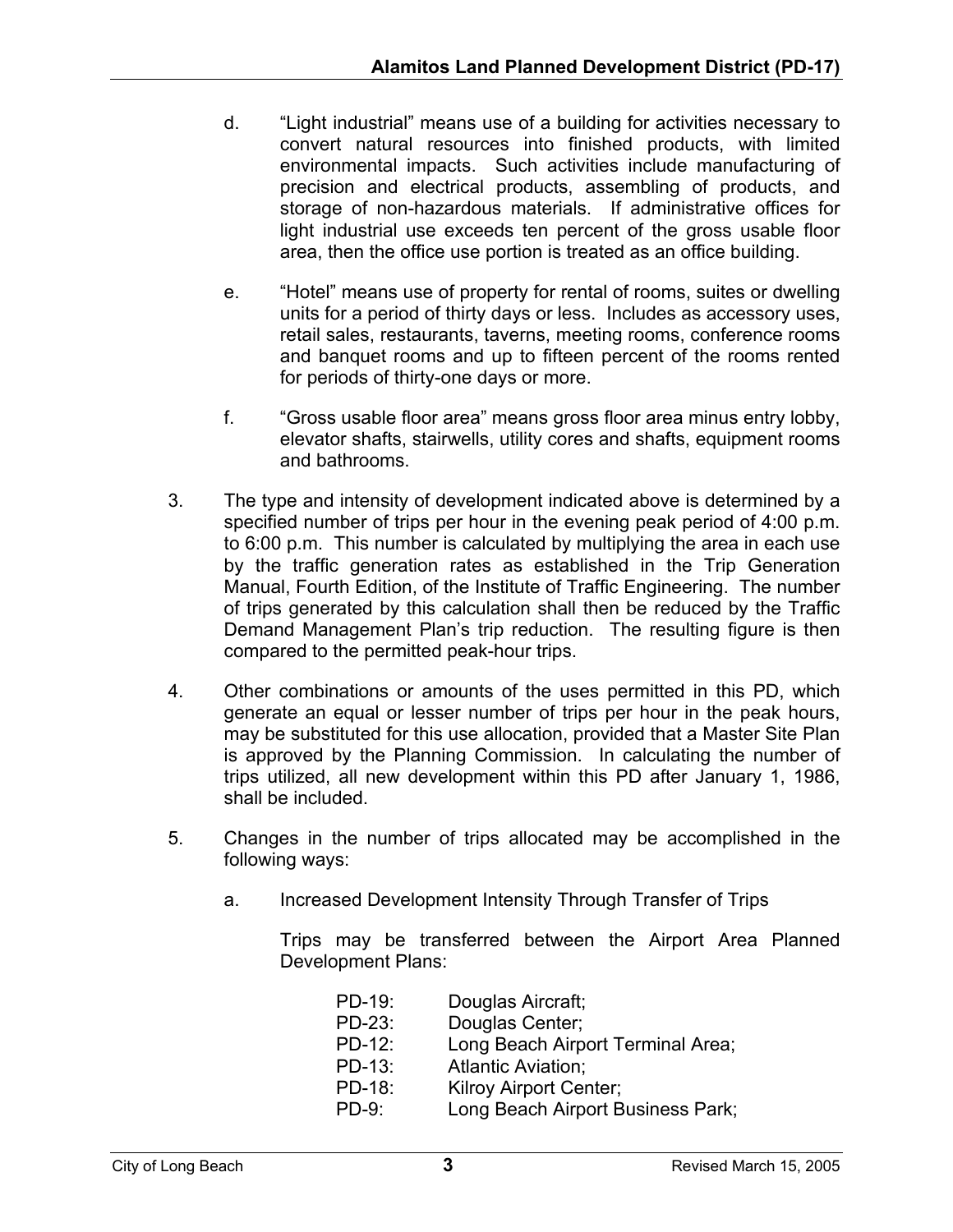| PD-15:    | Redondo Avenue;                 |
|-----------|---------------------------------|
| $PD-17$ : | Alamitos Land:                  |
| $PD-7$ :  | Long Beach Business Center; and |
| PD-27:    | <b>Willow Street Center;</b>    |

### provided that:

- i. Not more than twenty percent of the originally authorized trips are added to the receiving PD;
- ii. The Director of Public Works finds that the transfer will have no significant detrimental effect upon the level of service at any intersection;
- iii. The transfer is implemented by approval by the Planning Commission of an amendment to both Master Site Plans to reallocate and document the revised number of trips;
- iv. Notice of the Planning Commission hearing for the Amendment of the Master Site Plan is sent to all owners and lessees, with an interest recorded on the Tax Assessor's rolls, in the Airport Area Planned Developments; and,
- v. All authorized transfer of trips shall not be effective until the change is recorded against the property with the Los Angeles County Recorder.
- b. Increased Development Intensity Through Added Trips

Additional trips beyond the original allocation may be approved provided that:

- i The increase will not exceed the original allocation by more than twenty percent;
- ii The applicant shall pay a trip mitigation fee that is a pro-rata fair share of the costs of the original Traffic Mitigation Program for the additional trips;
- iii A new analysis of the traffic impacts on all intersections in the Airport Area, is undertaken at the expense of the applicant, and such analysis shows no significant detrimental effect upon the level of service at any intersection or the applicant agrees to pay an additional trip mitigation fee equal to all costs of all additional improvements at all intersections necessary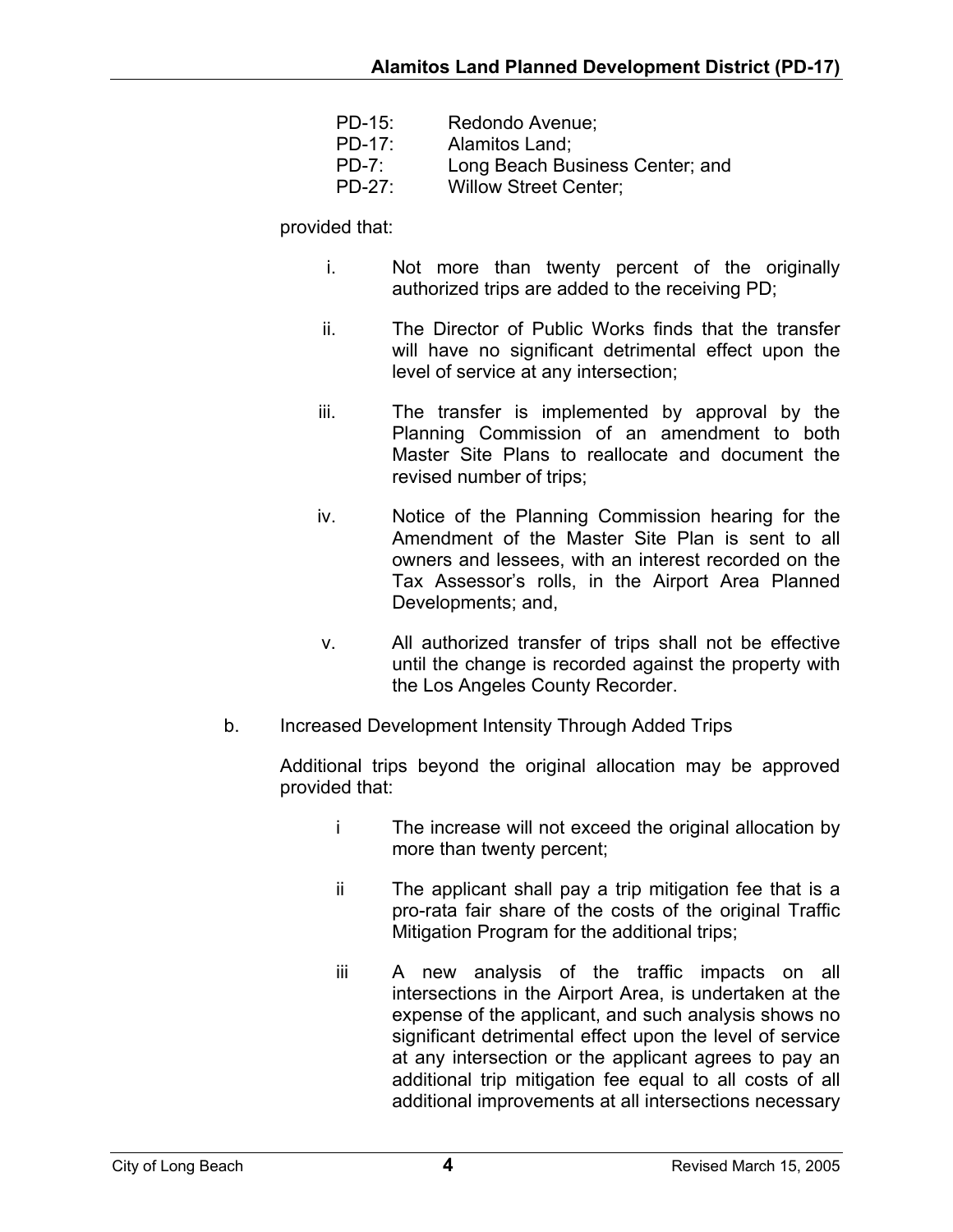to mitigate the degradation of the level of service caused by the additional trips. Degradation of the level of service is a reduction to level of service "E" or "F" unless that level of service was accepted in the original improvement program;

- iv An amendment to the Master Site Plan shall be required to authorize the additional trip allocation; and,
- v Notice of the Amendment of the Master Site Plan hearing is sent to all owners and lessees, with an interest recorded on the Tax Assessor's rolls, in the Airport Area Planned Developments.
- 6. The City will accept applications for modification of development intensity at any time after the Traffic Mitigation Program is adopted through the enactment of necessary ordinances and establishment of the First Assessment District. However, an applicant does not receive first priority for utilizing available trips by merely filing an application. Available trips shall be reserved to an applicant only upon the payment of all necessary traffic mitigation fees for the proposed modification. Because the modification process can take many months to complete, the City may also set aside during the modification process the trips which will be utilized if the application is approved, providing that both the following conditions are met:
	- a. The traffic analysis has been completed and the Director of Public Works has prepared an estimate of the necessary traffic mitigation fee; and,
	- b. The applicant has made a good-faith deposit with the City of cash or letter of credit equal to ten percent of the estimated traffic mitigation fee, which deposit will be forfeited if the applicant does not proceed with the project or does not diligently pursue the application in accordance with a reasonable schedule set forth by the Director of Planning and Building. If this application is approved and the developer meets all traffic mitigation conditions of approval, the deposit will be refunded or credited toward the traffic mitigation fees, at the discretion of the applicant. If the application is denied, the deposit will be refunded to the applicant.
- 7. If additional trips have been authorized for one developer in the Airport area, and that authorization required intersection improvements above those required by the Traffic Mitigation Program, and subsequently another developer requests authorization for additional trips, and those additional trips are found by the Director of Public Works to not degrade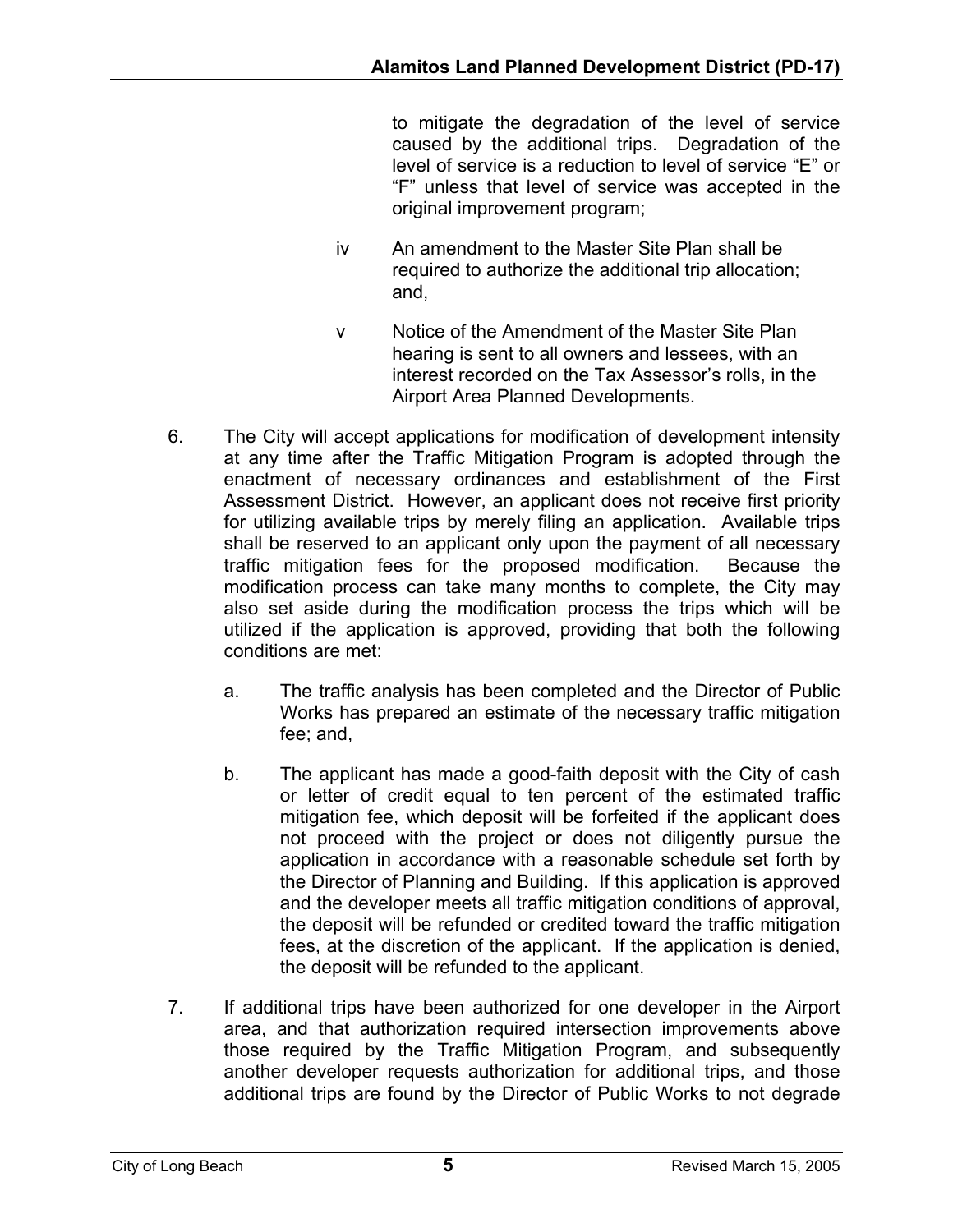any intersections due to the additional improvements paid for by the first developer, then the Director of Public Works shall require the second developer to reimburse the first developer for a pro-rata fair share of the additional improvement costs. Such fees shall be collected from the second developer according to the procedure established for developer fees in the Traffic Mitigation Program. The Director of Public Works shall then notify the first developer, or the successor-in-interest, of the receipt of the funds, and shall authorize disbursement of such funds to the first developer, or successor, upon receipt of documentation from the first developer, or successor, that they had actually expended their share of the funds.

# **B. Setbacks**

1. The minimum setback shall be provided as follows:

| <b>Termino Avenue</b>                   | 25' |
|-----------------------------------------|-----|
| Hathaway                                | 25' |
| <b>Stearns Street</b>                   | 25' |
| Redondo Avenue                          | 25' |
| Hill Street                             | 25' |
| Obispo Avenue (east side)               | 20' |
| Obispo Avenue (west side)               | 10' |
| 20th Street                             | 20' |
| Orizaba Avenue                          | 20' |
| Interior streets<br>(public or private) | 10' |

- 2. This setback area shall be measured from the property line after the street dedication.
- 3. This setback area shall be clear of all structures from the ground to the sky (except for those items otherwise permitted) and shall be landscaped and maintained in a neat and healthy condition according to the landscaping provisions of this ordinance.
- 4. The following uses and accessory structures shall be the only uses and structures permitted in the setback areas:
	- a. Open parking, provided that a minimum of ten-foot landscaping strips along all abutting streets shall be provided;
	- b. Driveways;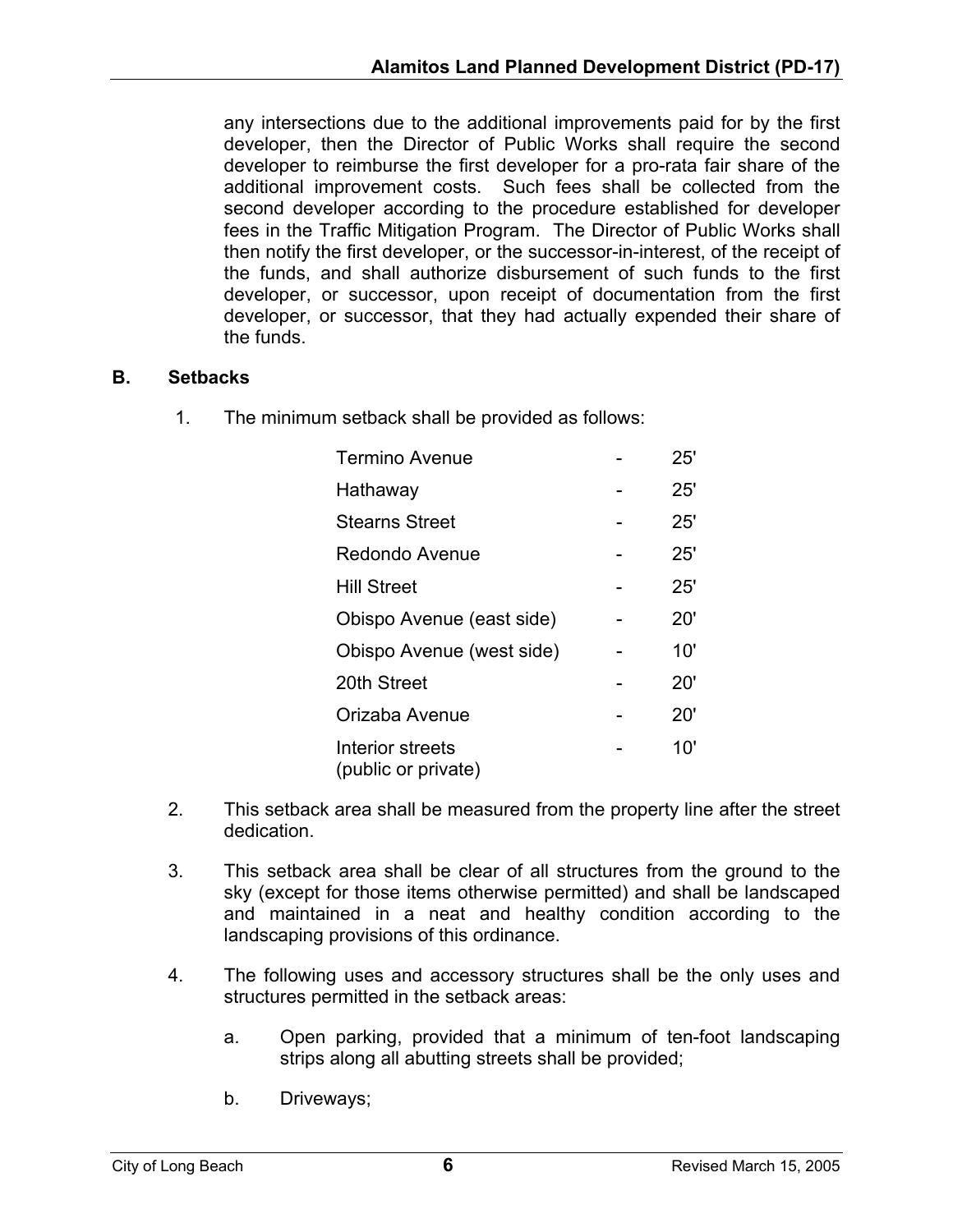- c. On-premises signs as specified in the Zoning Regulations and this ordinance;
- d. A guard house not to exceed one hundred square feet in size and not to exceed ten feet in height; and,
- e. Masonry walls or wood fences not to exceed three feet in height. Wrought iron fences may exceed three feet in height subject to approval by the Director of Planning and Building.

# **C. Building Height and Coverage**

As specified by subarea.

# **D. Parking**

- 1. Number of parking spaces. The number of parking spaces shall conform to the standards of the zoning code according to the use applicable at the time of construction, except projects to be developed as a business park shall provide three spaces/one thousand square feet GFA (Gross Floor Area).
- 2. Size and improvements. All parking space sizes and improvements shall conform to the standards of the Long Beach Zoning Regulations applicable at the time of construction.

# **E. Vehicular Access**

- 1. Along Termino Avenue, Stearns Street, Hill Street and Redondo Avenue, the access points shall be located at least 150 feet apart. The primary access points shall be at least 100 feet from the nearest intersection.
- 2. Access points shall be limited on Redondo Avenue as not to interfere with the traffic flow on Redondo Avenue.
- 3. The locations of all access points to public streets shall be approved by the Director of Public Works and the Director of Planning and Building.
- 4. Pedestrian walkways shall be provided throughout the development to encourage access from public transportation and to provide access to employee services uses such as restaurants and the like. Meandering sidewalks through the parkway or setback areas are encouraged. Sidewalks shall be a minimum of 5'0" clear in width except adjoining the curb where they shall be a minimum of 6'0" in width.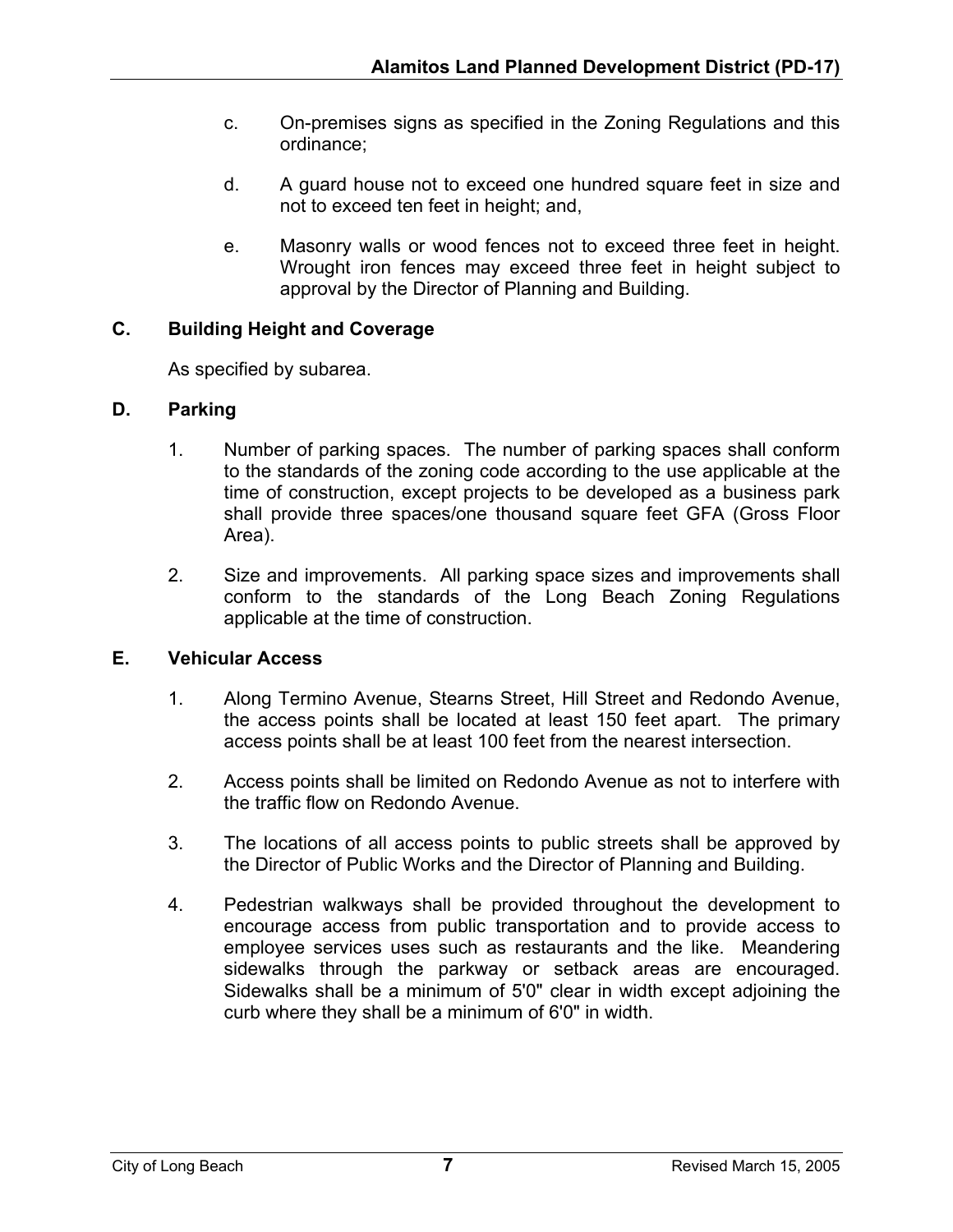# **F. Accessory and Temporary Structures**

- 1. No portable buildings, trailers, or other like portable structures shall be permitted without prior written approval of the Department of Planning and Building. Such temporary structures as construction trailers and temporary offices may be approved by the Director of Planning and Building during construction only.
- 2. Trash enclosures and utility boxes shall not be located within the required setback areas between the building and the street.

#### **G. Design, Treatment and Finish**

- 1. The architecture shall be designed to be aesthetically pleasing. All buildings shall contain significant articulation to break up building mass and shall contain significant detailing as appropriate to the use.
- 2. The business park will contain buildings expected to house office, research and development uses as well as compatible industrial uses. The design of these multiple-use buildings must be sufficiently adaptable so that a unit formerly used for one purpose can automatically be converted to another use, and the architectural style must be such that the general public can identify it as the type expected to house a permitted use.
- 3. Buildings designed with reflective glass with a reflectivity of greater than 0.20 shall submit reflection studies showing sun and reflective glare patterns and their effect on ground transportation. Such studies shall be submitted with each proposed structure to be processed for Site Plan Review.
- 4. All open storage shall be screened by a solid wall not less than six feet in height. No material being stored shall be visible above such wall.
- 5. All parking lots facing a public street shall be screened by a solid wall or compact evergreen hedge not less than three feet in height, or by a landscaped berm not less than three feet in height or by a landscape screening plan approved by the Director of Planning and Building.
- 6. All parking lots and garages shall be illuminated with lights directed and shielded to prevent light intrusion to adjacent sites. The light standards shall not exceed the height of the principal use structure, or one foot for each two feet of the distance between the light standard and the nearest property line (whichever is greater). No flood lightings shall be permitted. Lighting for open garages shall be shielded from view from outside the site.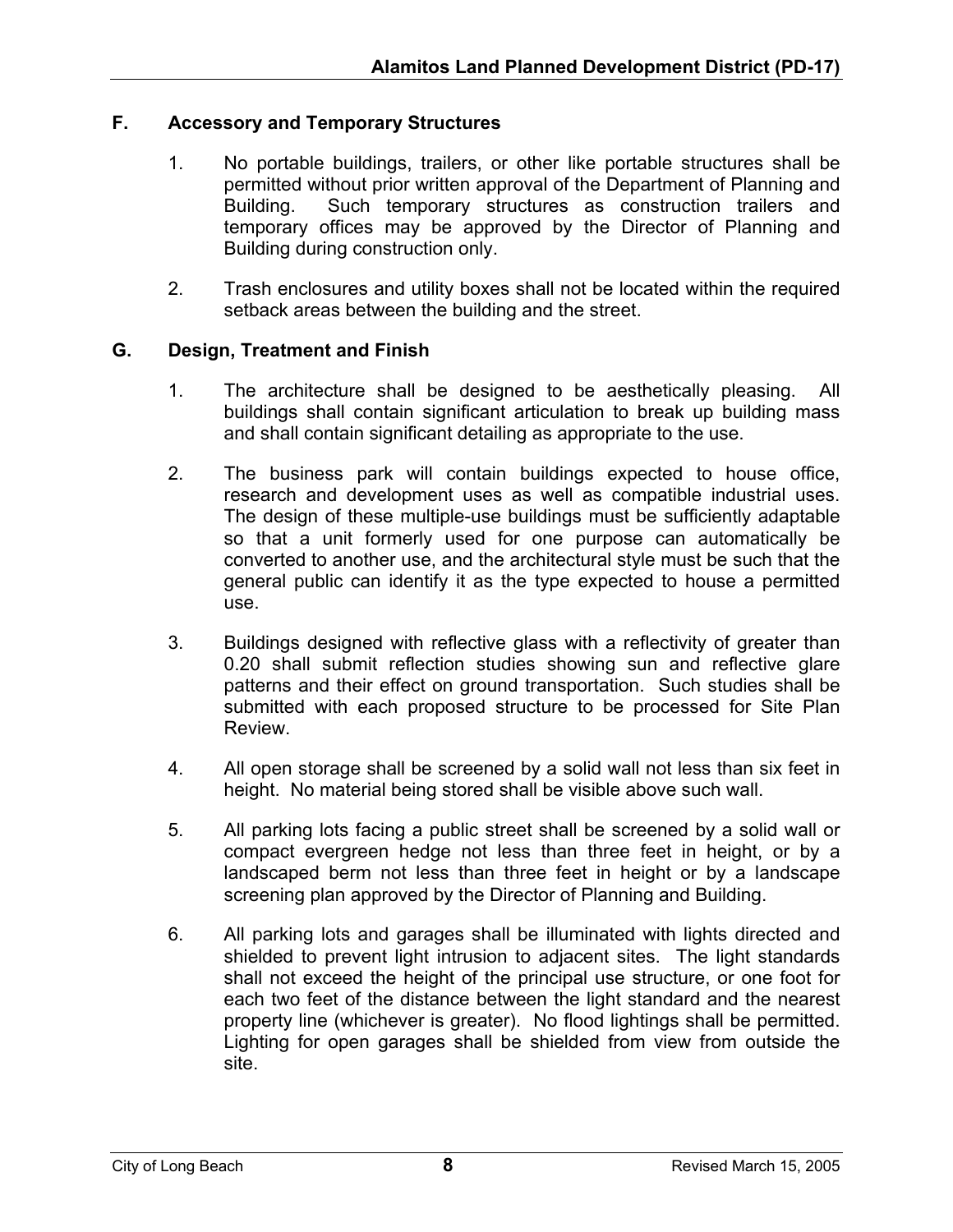- 7. Loading and service areas shall not be permitted within the required setback areas and all such loading and service areas shall be enclosed or screened so as not to be visible from the street.
- 8. Barbed wire or similar fencing with the protrusion of sharp objects, which could cut or puncture a person, shall be prohibited.
- 9. All utility lines shall be placed underground and necessary easement shall be provided as required by the applicable utility agency.
- 10. Should a multi-level parking structure be proposed on the site, such structure shall be carefully designed to be visually attractive and well integrated with the adjacent developments.
- 11. All mechanical appurtenances (other than rain gutters and solar power collectors) shall be fully screened from public view, especially roof-top mechanical equipment which shall be carefully designed to be concealed by screening at least as high as the equipment. Such screening shall be architecturally harmonious with the building design and shall be shown on all Site Plan Review submittals.
- 12. All roof areas which provide concealment from the street shall be secured.
- 13. Trash storage areas shall be enclosed with solid masonry walls six feet in height and shall not be located within the required setback area along the streets.

# **H. Landscaping**

The landscaping guidelines are intended to provide the basis for an overall unified treatment, and a high degree of landscaping quality throughout the site.

Conceptual landscaping plans shall be submitted with Site Plan Review requests. Detailed landscaping and irrigation plans, prepared by a registered landscaping architect, shall be submitted to the Department of Planning and Building for approval prior to issuance of a building permit. Such plans shall be implemented prior to the issuance of a Certificate of Use and Occupancy. Applicable landscape standards, themes and concepts contained in the Alamitos Land Development Specific Plan, Long Beach/Signal Hill, California, February 1985, are hereby incorporated in this Planned Development Plan by reference and are thus made a part hereof.

1. Where parking occurs between the right-of-way line and the face of the building, a minimum of ten feet of landscaping shall be provided abutting all streets. The landscaping shall be designed to screen the parking areas from the access street. In addition to trees and shrubs, the screening may be accomplished by earth berming (natural in character).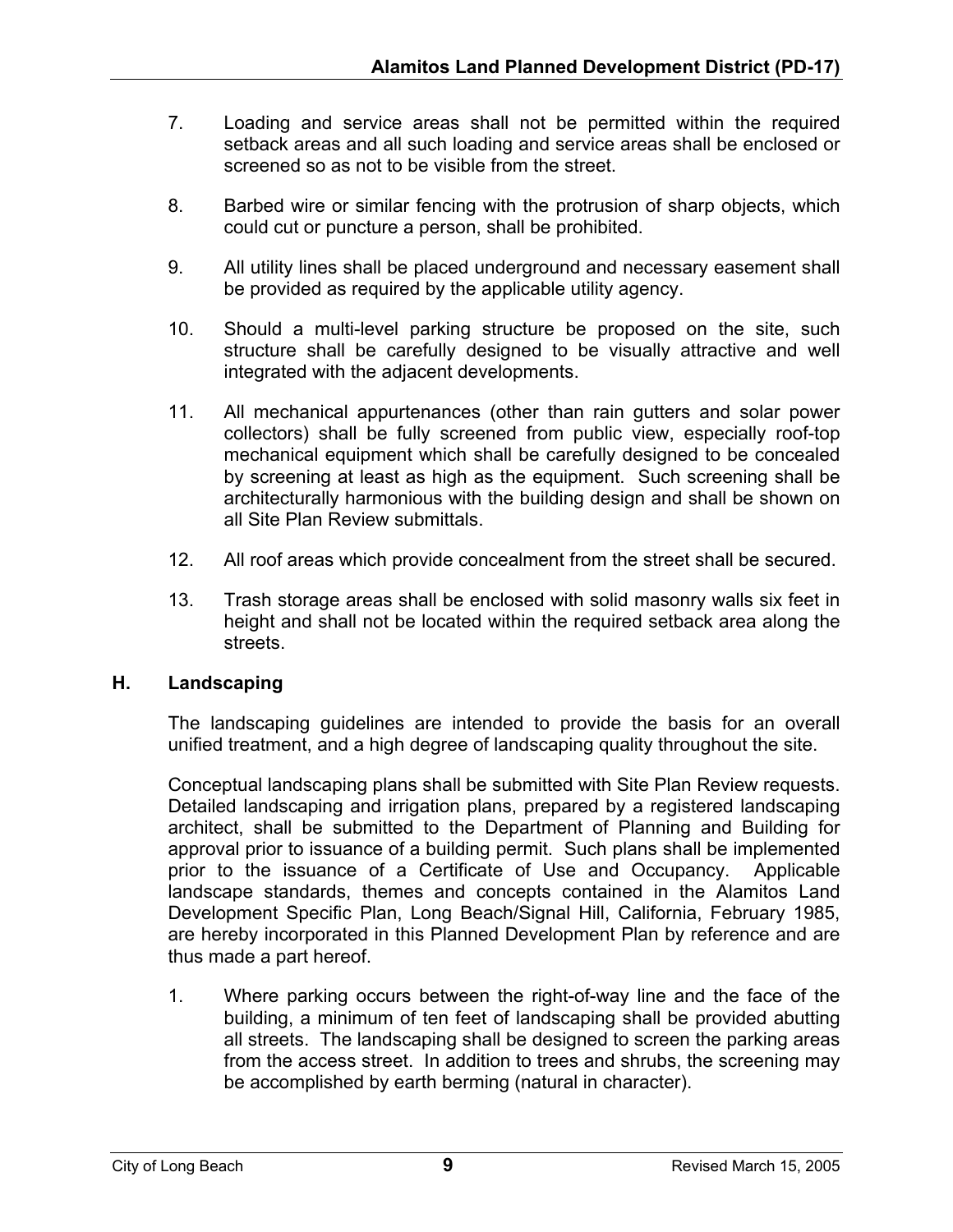- 2. Where no parking occurs between the right-of-way line and the face of the building, this area shall be landscaped with trees, shrubs and ground cover. Trees should be a minimum of fifteen gallons in size, equal in number to one per twenty linear feet of street frontage.
- 3. All parking lots shall have trees not less than fifteen gallons in size, equal in number to one per each four parking stalls with adequate irrigation systems.
- 4. Side and rear yards shall have trees planted adjacent to all structures.
- 5. The buffer slope planting edge shall be established along the existing slopes with a grade exceeding twenty percent. The sloped area shall be landscaped with a park-like setting and planting materials shall provide natural erosion control. Not less than one tree shall be planted for each one hundred square feet of slope area and sizes of trees shall include 60% 1-gallon, 25% 5-gallon, and 15% 15-gallon trees.

# **I. Billboards and Signs**

- 1. No billboards shall be constructed, installed or maintained. Any existing billboards shall be removed. Any on-premises signs, banners or like displays which may be placed in or upon any building or structure in such manner as to be visible from the outside thereof, except those approved by the Department of Planning and Building according to the Zoning Regulations, shall be prohibited. No free-standing sign shall exceed 8'0" in height. All other provisions of the on-premise sign regulation, Section 21.45 of the Municipal Code shall apply.
- 2. A master sign plan for commercial and industrial uses shall be submitted with the Site Plan Review.

# **J. Public Facilities Improvements**

- 1. Developers shall improve and dedicate to the City certain streets and other public facilities necessary to serve the site or to increase existing capacities due to systemic demand created by developments proportionately to their increase in the systemic demand. These improvements include, but are not limited to, street dedication and improvements, drainage and sanitary sewer facilities, water systems, fire hydrants and other fire prevention facilities.
- 2. The following street improvements shall be completed by the developer according to the development plans.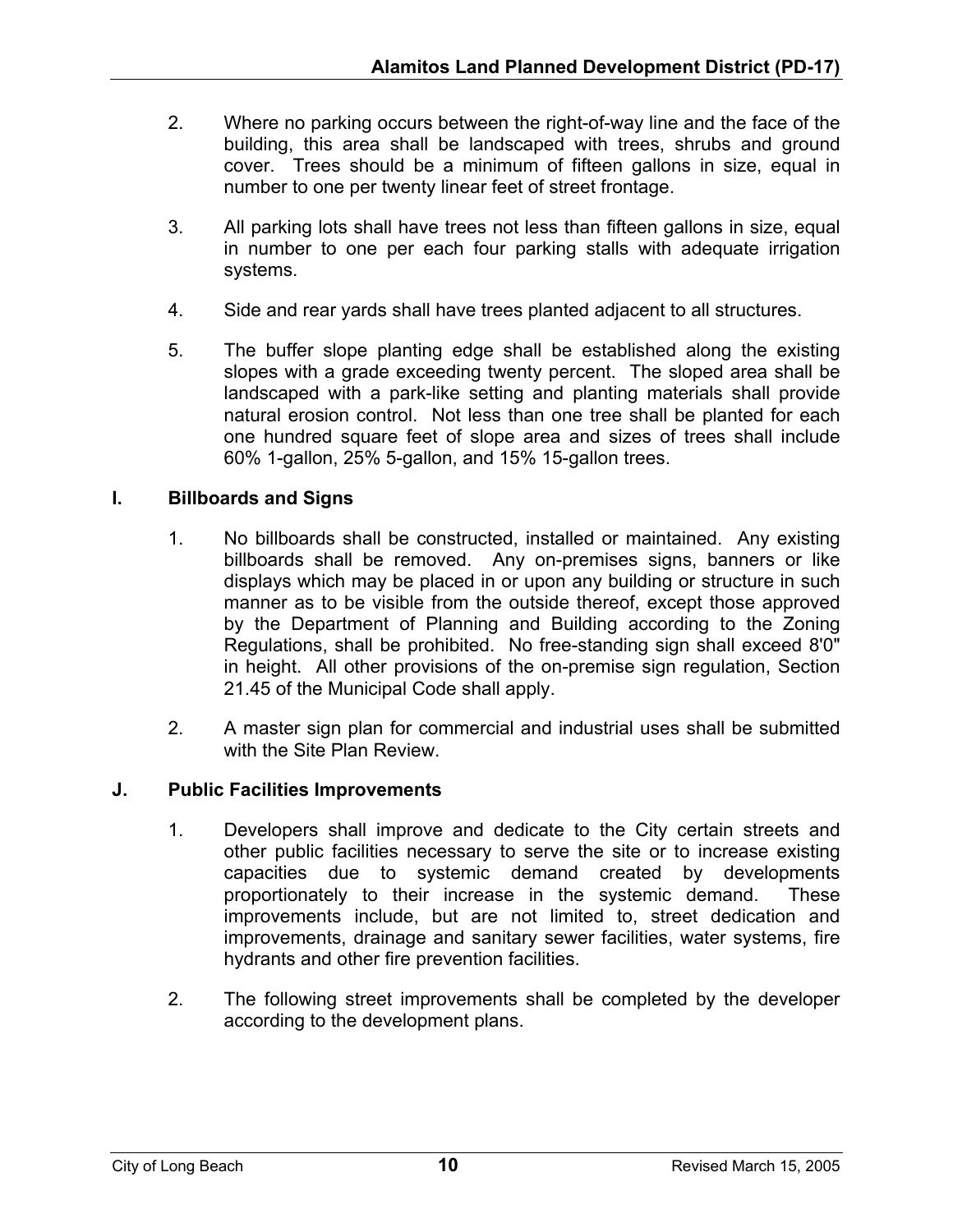| <b>Street</b>                                                      | <b>Required R.O.W.</b>               |
|--------------------------------------------------------------------|--------------------------------------|
| <b>Extension of Termino</b>                                        | 72'                                  |
| Extension of Hathaway between<br>Termino and Redondo               | 64'                                  |
| Construction of Loma Avenue between<br><b>Hathaway and Stearns</b> | 60'                                  |
| Widening of 20th Street                                            | 60'                                  |
| Widening of Redondo Avenue                                         | 90'                                  |
| <b>Widening of Hill Street</b><br>(east of Obispo Avenue)          | 80'                                  |
| Pacific Coast Highway                                              | To be determined in subsequent study |
| <b>Traffic Circle</b>                                              | To be determined in subsequent study |

- 3. The following signalization shall be completed with the first phase of development projects along Redondo Avenue:
	- a. Hathaway and Redondo (Actuate)
	- b. Hill and Redondo (Actuate)
	- c. Removal of the signal at Stearns and Redondo
- 4. The developer shall provide the prorated share cost for off-site street improvements based on the result of the Airport - Traffic Circle Traffic Assessment Study.

# **K. Mitigation Measures**

All applicable certified mitigation measures of E-10-82 shall be a part of this ordinance.

# **L. Road Improvements**

1. Based upon detailed traffic studies and analyses of existing and projected future growth in the Long Beach Airport Area, the City has determined that existing development as of 1986 was adequately served by the existing road system in the area, generally at level of service "D" or better. The City has further determined that development since 1986, and projected to full build-out of the area (hereinafter referred to as "new development"), will generate traffic which cannot be accommodated on the existing road system while maintaining level of service "D". Consequently, the City has developed a list of recommended road improvements (see Exhibit "B"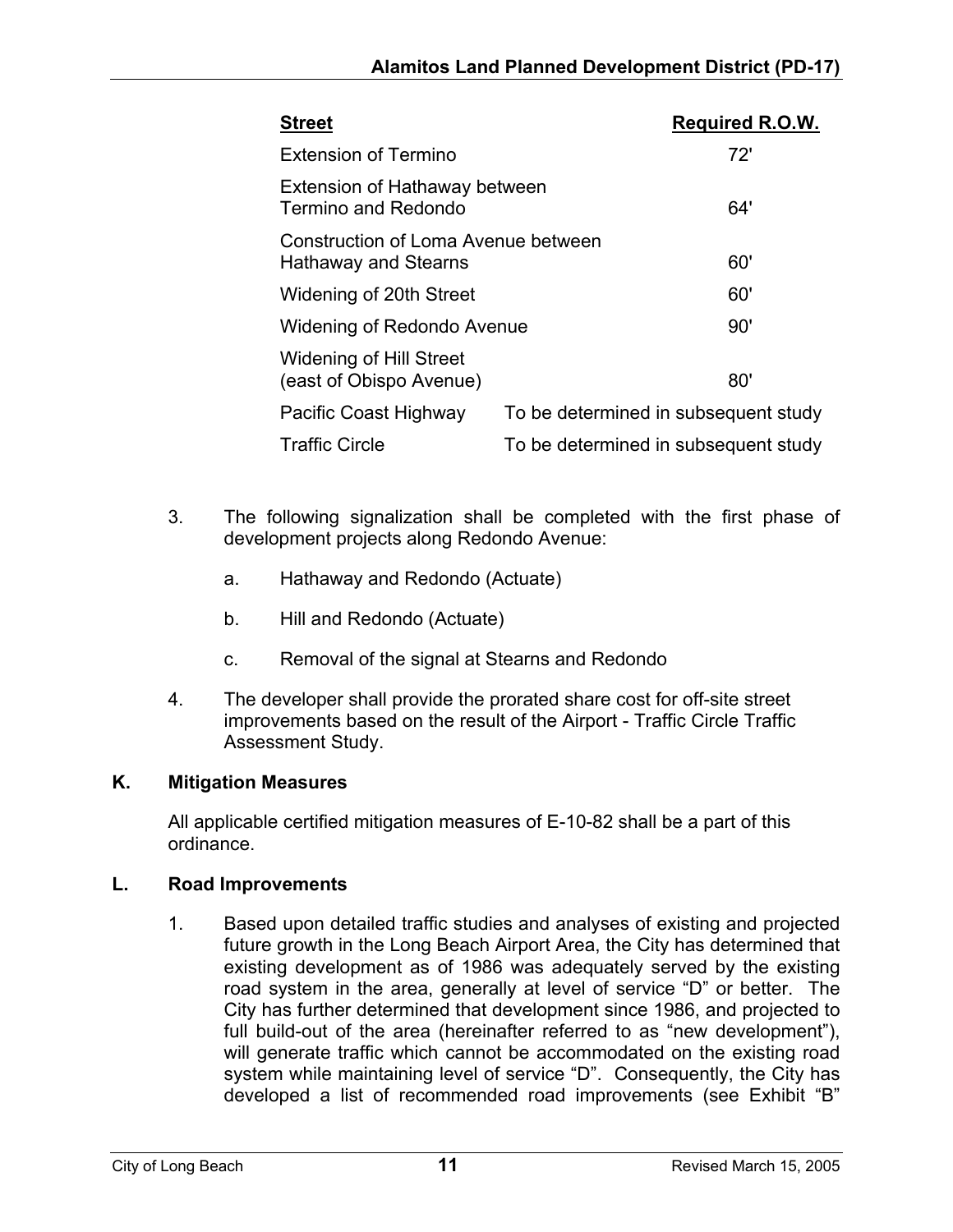attached hereto and incorporated herein by reference), which are necessary to generally maintain level of service "D" on all major roads in the area given the projected to serve new development. As these roadway improvements will specifically benefit new development, site plan approval for all new development in the area shall be conditioned upon payment of a fair, pro-rata share of the costs of the needed road improvements through a road impact fee, a benefit assessment district, other appropriate financing mechanisms, or combinations thereof. The pro-rata share of improvement costs shall be based on the number of vehicle trips generated per hour in the P.M. peak hours of 4:00 to 6:00 p.m., and their impact on specific intersections scheduled for improvement.

- 2. A periodic re-evaluation of the traffic situation will be undertaken to ensure all improvements continue to be necessary in the later phases of development.
- 3. As the number of trips utilized in the analysis assumes a twenty percent reduction in the standard number of trips per square foot of use, it is mandatory that an effective trip demand reduction program be incorporated in all development. Thus, each new development is conditioned upon membership in the Long Beach Area Traffic Reduction Association or similar organization, and submittal and implementation of a Traffic Demand Management (TDM) program which is designed to reduce exiting work vehicular traffic generation during the evening peak hour by at least twenty percent. The TDM program must contain provisions that mandate the implementation of the TDM program by all subsequent owners and tenants of the improvements.
- 4. The TDM program must include specific measures which, in the judgment of the Director of Public Works, are likely to meet the goals, and a monitoring program with an annual report on the success of the program which will be filed with the City by the developer or any successor-ininterest.
- 5. As a further consideration of Site Plan Review approval, for each building, prior to issuance of a building permit, each development shall be required to provide for all on- and off-site improvements necessary to access and serve that development, including repairing or replacing damaged, deteriored or missing curbs, gutters, sidewalks, street trees, street lights and roadways, and providing all other improvements necessary, as required through Site Plan Review, to provide access to the site.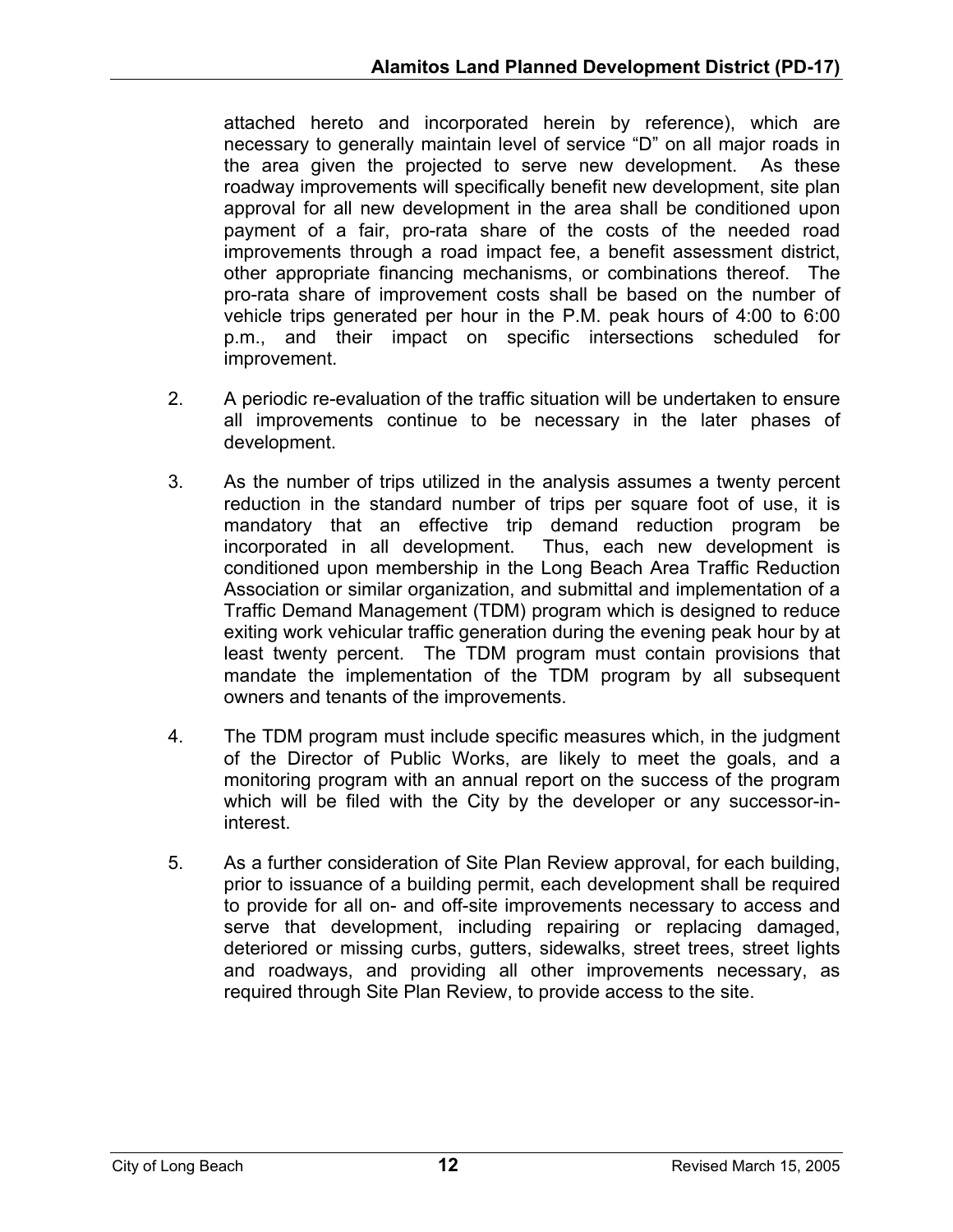# **Specific Development and Use Standards**

**Subarea 1:** This area is bounded by Termino Avenue, Hathaway Avenue, Lomita Avenue and Reservoir Drive East.

# **A. Use**

- 1. Principal Use: Residential
	- a. Density: 25 unit/net acre, but not to exceed a total of 440 dwelling units.
	- b. Housing type: Single-family detached, single family attached, townhouse and garden stacked units.
- 2. Accessory Use.
	- a. Accessory uses shall be those, which are customarily incidental to the use of a building(s) or portion thereof as a dwelling. These uses include, but are not limited to, storage of personal possessions, recreational facilities, leisure-time activities, laundry facilities and home occupations.
	- b. Building height: Building height shall be limited to thirty-five feet and three stories.
	- c. Minimum lot size: 18,000 square feet with 100 feet of street frontage for sites with more than one unit; 1,750 square feet, 25 feet for single-family or townhouse sites (in planned unit development, planned residential development or condominium subdivisions only).
	- d. Minimum distance between buildings (dwelling units): Detached single-family or two-family units - 10 feet (zero lot line development is permitted). Attached unit buildings of three or more units - 20 feet (does not include units attached to each other).
	- e. Lot coverage: Lot coverage (including building footprint, open parking and carport) shall be reviewed on a case-by-case basis varying with housing type.
	- f. Usable open space: A minimum of 100 square feet of usable open space per residential unit shall be provided. In addition, a minimum of 40 square feet of private usable open space per unit shall be provided. Such private open space shall abut the dwelling unit and shall be directly accessible from the dwelling unit. No private open space shall be less than 5 feet in width at any point.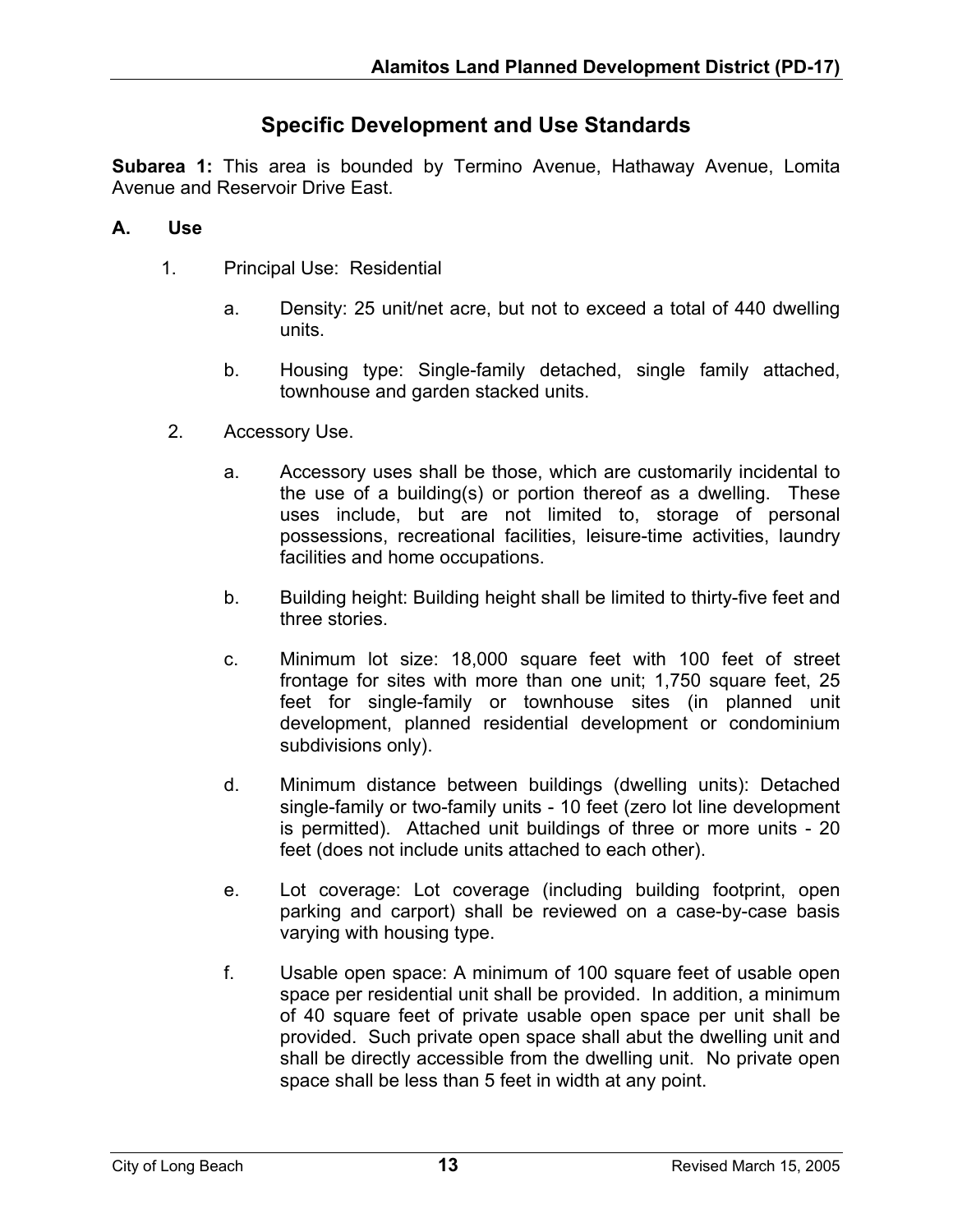- g. Design:
	- 1. Construction of hillside adaptive units should be encouraged to take advantage of the site's slope conditions and to provide views and open space orientation.
	- 2. Careful attention shall be given to development of these parcels relative to adjacent water tanks to insure stability of the tanks.
	- 3. A buffer landscaping strip shall be provided between the site and the adjacent National Guard Facilities.
	- 4. Fault Hazard Zone Building Restricted Area. This area shall be attractively landscaped to create a park-like setting. Swimming pool and nonstructural types of recreational facilities are encouraged to be located in this area.
- h. Site Improvement:
	- 1. A geological report in conformance with the Alquist-Priolo Act shall be submitted by the developer before certification by the State of California prior to approval of a site plan.
	- 2. Hydraulic calculations and analysis, with considerations of potential rupture of water tanks and leakage of underground water mains shall be submitted by the developer. Every feasible precautionary measure to stabilize the site shall be incorporated into the grading plan.
- i. Walls and Fences: The maximum fence height shall be 6'6" unless a higher fence is required by the City through Site Plan Review.

# **B. Limitations**

Notwithstanding any provision of Paragraph A, above, the use of Subarea 1 shall be limited to residential use at not more than twenty-five dwelling units per acre. Further, new development of the site shall be limited to such intensity that it will not generate more than 239 vehicle trips to and from the Subarea during the evening peak hour between 4:00 p.m. to 6:00 p.m. for all building permits issued after January 1, 1986. The new development planned to utilize these trips consist of 501 multifamily residential units.

**Subarea 1a**: This area is bounded by Hathaway Avenue, Redondo Avenue, Twentieth Street and Subarea 1 of this Planned Development District. The specific use and development standards of this Subarea shall be the same as Subarea 1, except the following shall apply: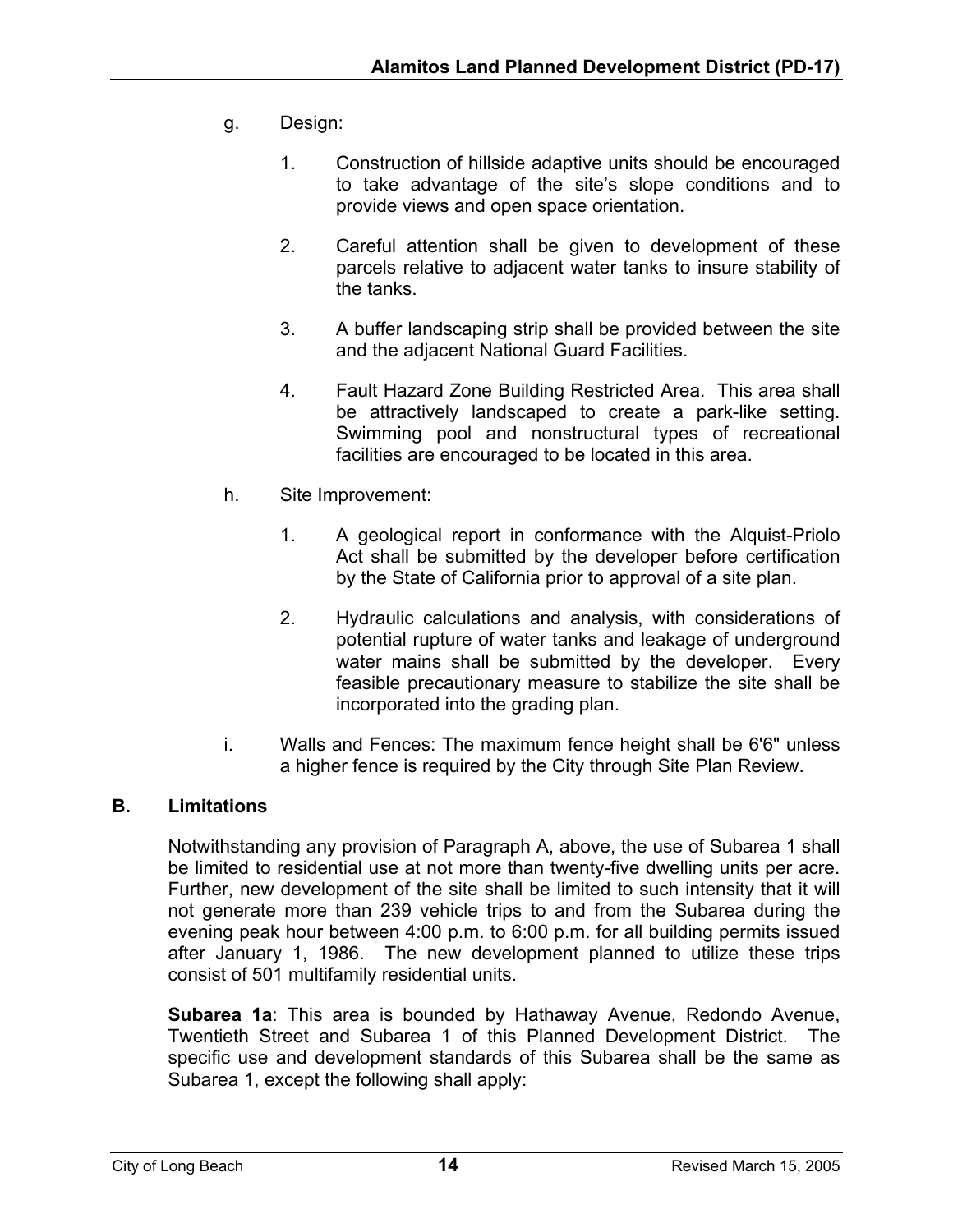# **A. Design**

- 1. Building massing: No building shall be greater than 120 feet in length. Where buildings are greater than 90 feet in length, a 4'0" or greater horizontal offset shall be provided at approximately the midlength of the building (depending on unit separation locations).
- 2. Privacy: All privacy standards of the Zoning Regulations shall apply.
- 3. Parking: No parking shall be within the 25-foot street yard setbacks. No open parking shall front on street yard areas. All parking and circulation shall be internal for all units fronting on streets. Carports and parking under buildings (non-garage) are prohibited.

**Subarea 2:** This area is bounded on the west by Obispo Avenue, on the east by Redondo Avenue, on the north by Hill Street and on the south by Subarea 2a as is depicted on Exhibit A attached hereto and incorporated by this reference.

# **A. Use**

- 1. Principal Use:
	- a. Offices, including professional, medical offices and financial institutions;
	- b. Research and development activities;
	- c. Retail sales;
	- d. Hotels and motels;
	- e. Movies, theaters, private clubs;
	- f. Restaurants, including fast food restaurants;
	- g. Personal services, except minor or major auto repair, repair of major household items, and vehicle parts stores with installation;
	- h. Industrial-related uses as permitted by IL Zone specified in Table 33-1 of Section 21.33.110 of the Zoning Code, except for properties 100 feet from the westerly edge of Redondo Avenue and west of Obispo Avenue.
- 2. Conditional Use:

For properties 100 feet from the westerly edge of Redondo Avenue and west of Obispo Avenue, industrial related uses as permitted by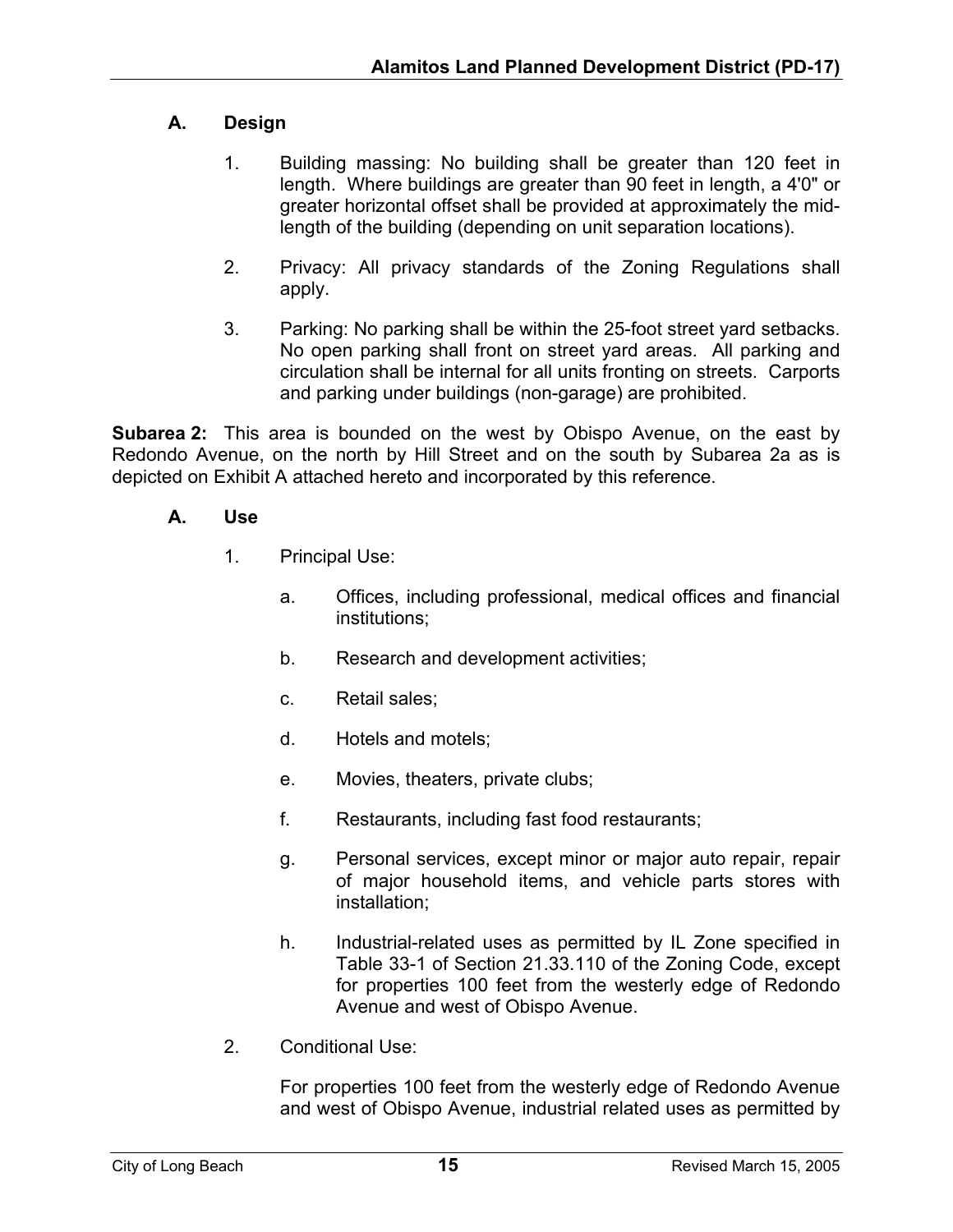IL Zone specified in Table 33-1 of Section 21.33.110 shall be permitted only after a conditional use permit is obtained according to the procedures in Chapter 21.25 of the Zoning Code.

- 3. Prohibited use: The following uses shall be prohibited:
	- a. Residential;
	- b. Vehicle junk yards;
	- c. Exterior storage;
	- d. Truck terminal; and,
	- e. Uses involving chemicals and materials listed as hazardous or extremely hazardous in Titles 13 and 22 of the California Administrative Code.

#### **B. Maximum Use Areas**

The maximum intensity of use in this Subarea shall be limited to 1,036,000 square feet of gross floor area. Additional floor areas may be permitted according to Paragraphs A.1 and A.2 of the "General us and Development Standards."

# **C. Building Heights**

The maximum height limit shall be 45 feet for office use and 25 feet for retail and industrial use. One- or two theme tower mid-rise office buildings of 6-10 stories but not more than 100 feet shall be permitted at the intersection of Hill Street and Redondo Avenue.

#### **D. Lot Coverage**

No specific lot coverage will be applied. The percentage of lot coverage shall be determined by Site Plan Review. Lot coverage shall reflect a proportional development between building, parking and landscaping so that the site creates the impression of a quality business park development without building congestion or excessive paved parking areas.

# **E. Minimum Lot Size**

15,000 square feet in lot area with a street frontage of 100 feet.

#### **F. Special Setback**

The distance between a building in Subarea 2 and a residential building (dwelling units) in Subarea 1 shall be a minimum of 100 feet.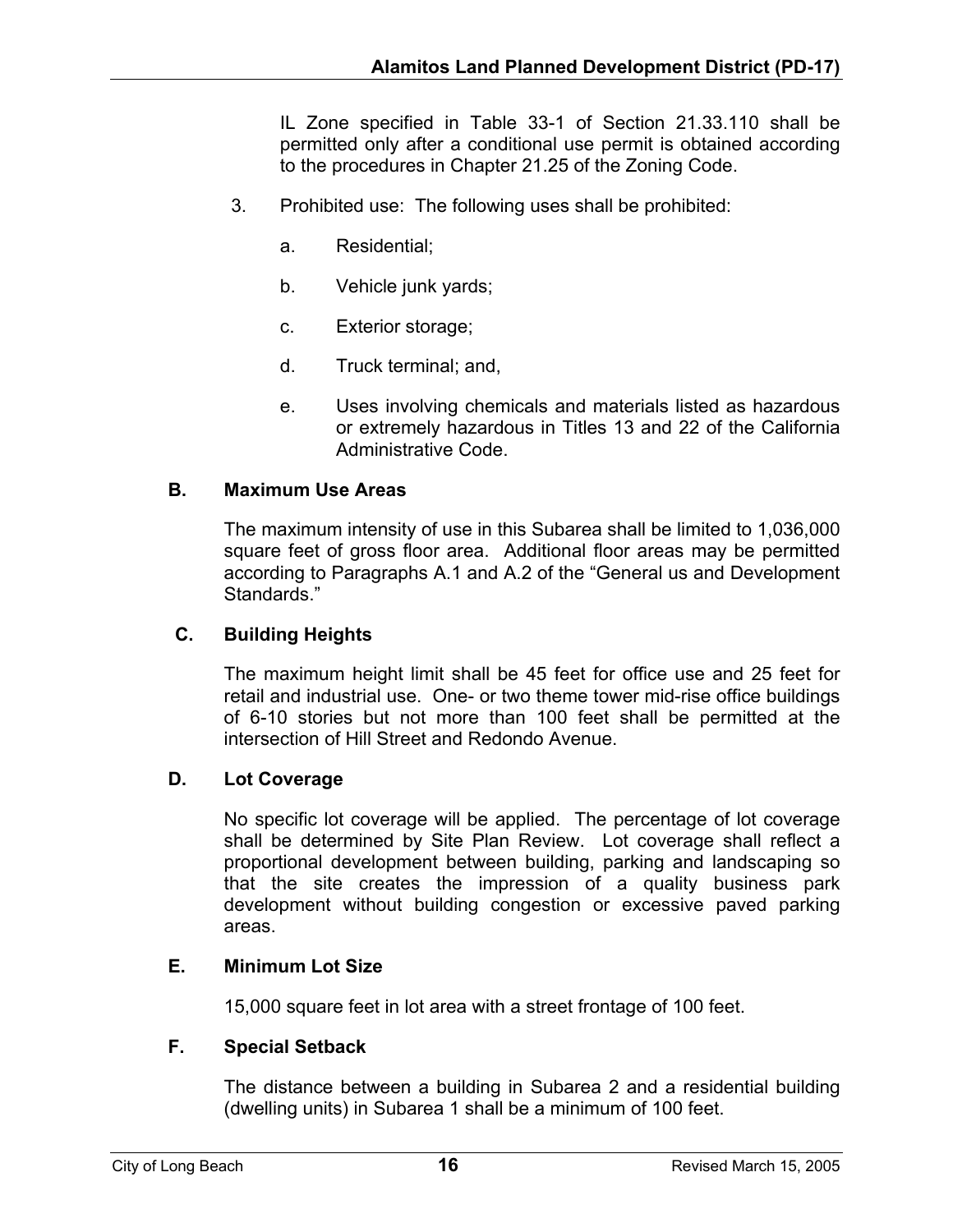# **G. Vehicular Access**

- 1. Access points on Hill Street west of Obispo Avenue shall be limited to right-turn-in and right-turn-out only.
- 2. No access points shall be permitted from Subarea 2 to Orizaba Avenue and Freeman Avenue.
- 3. All specific access locations shall be subject to the approval of the City Traffic Engineer.

# **H. Design**

- 1. No structure shall be permitted on a slope exceeding 20% in grade.
- 2. The existing slope along the west and the south edge of the site west of Obispo Avenue shall be preserved, and shall serve as a buffer between this site and the adjacent residential area. This buffer shall be a minimum of fifty feet in width.
- 3. Special attention shall be given to the Redondo Corridor. This corridor should be developed with office and commercial use with harmonious architectural style. The southwest corner of Hill Street and Redondo Avenue is encouraged to be developed with a landmark structure.

# **I. Site Improvement**

- 1. A geological report in conformance with the Alquist-Priolo Act shall be submitted by the developer before certification by the State of California prior to approval of a Site Plan.
- 2. Hydraulic calculations and analysis, with considerations of potential rupture of water tanks and leakage of underground water mains shall be submitted by the developer. Every feasible precautionary measure to stabilize the site shall be incorporated into the grading plan.

# **J. Fences**

The maximum fence height shall be twelve feet except in the front yard setback where the fence height shall be further limited as specified in the general standards.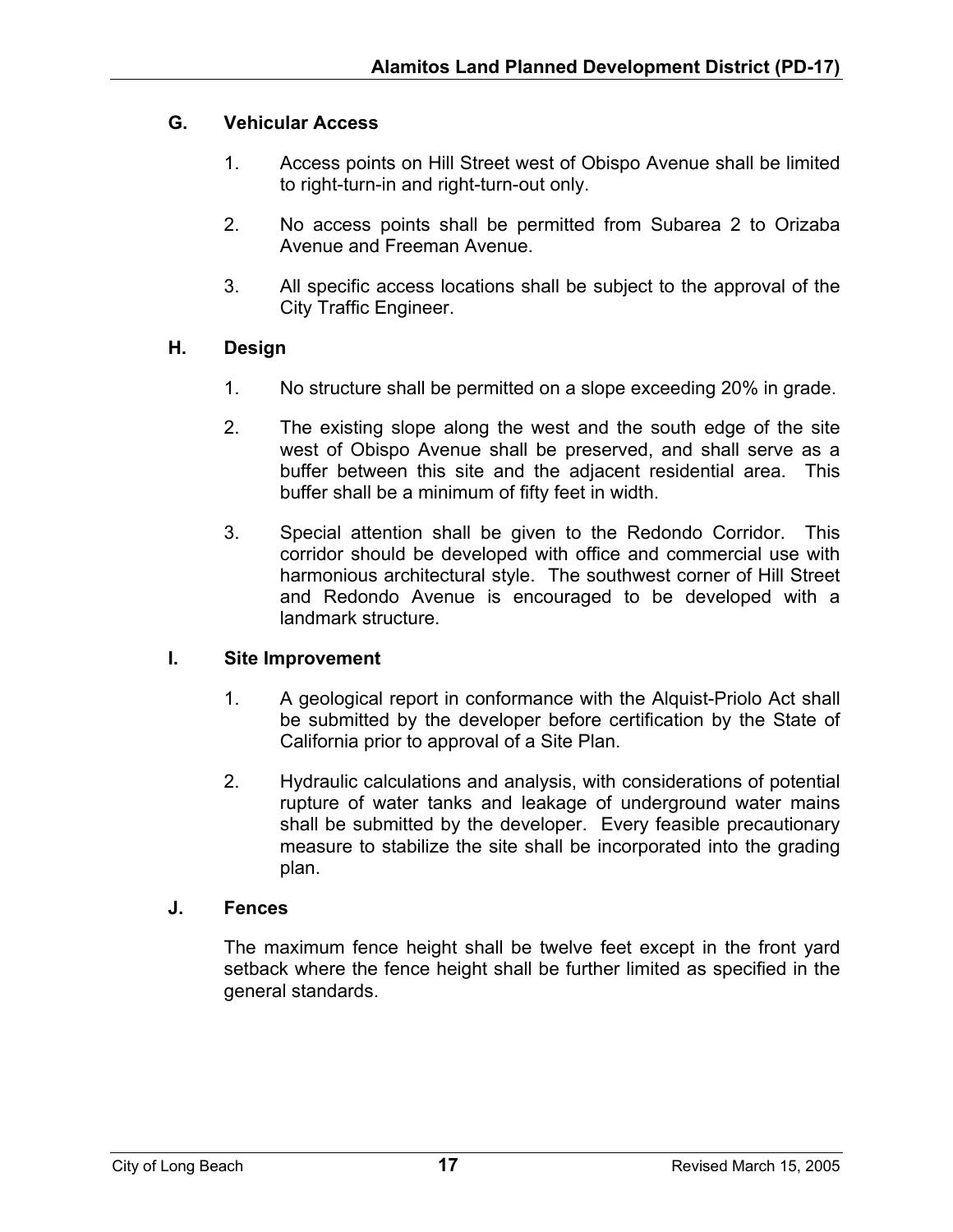# **K. Maximum Building Area**

No building shall exceed 500,000 square feet of gross usable floor area and total building area for the Subarea shall not exceed a floor area ratio to site area of 2.0:1:0.

### **L. Limitations**

Notwithstanding any provision of Paragraphs A –K above:

- a. The use of Subarea 2 of the Alamitos Land Company Planned Development District shall be office, including professional, medical and financial institutions uses, research and development activities, retail sales, hotels and motels, movies, theaters, private clubs, restaurants, including fast food, and personal services, except auto repair, repair of major household items, and vehicle pats stores with installation, and the uses allowed in the Light Industrial Zone (IL) of the Zoning Code except within one hundred feet of the westerly edge of Redondo Avenue and west of Obispo Avenue where IL uses shall require a Conditional Use Permit.
- b. Further new development of the site shall be limited to such intensity that it will generate more than 1,262 vehicle trips to and from the site during the evening P.M. peak hours between 4:00 p.m. to 6:00 p.m.
- c. Other combinations or amounts of uses permitted in this PD, with generate an equal or lesser number of trips per hour in the peak hours, may be substituted for this use allocation. In calculating the number of trips utilized, all new development after January 1, 1986, shall be included.

**Subarea 2a:** This area is bounded by Subarea 2 on the north, Obispo Avenue, 20<sup>th</sup> Street and Redondo Avenue as is depicted on Exhibit A attached hereto and incorporated herein by this reference.

# **A. Use.**

The principal permitted use in this subarea shall be single family residential.

# **B. Development Standards**

Site development standards and private roadway configuration shall substantially conform to Tentative Tract Map No. 52702 approved by the City Planning Commission May 20, 2004.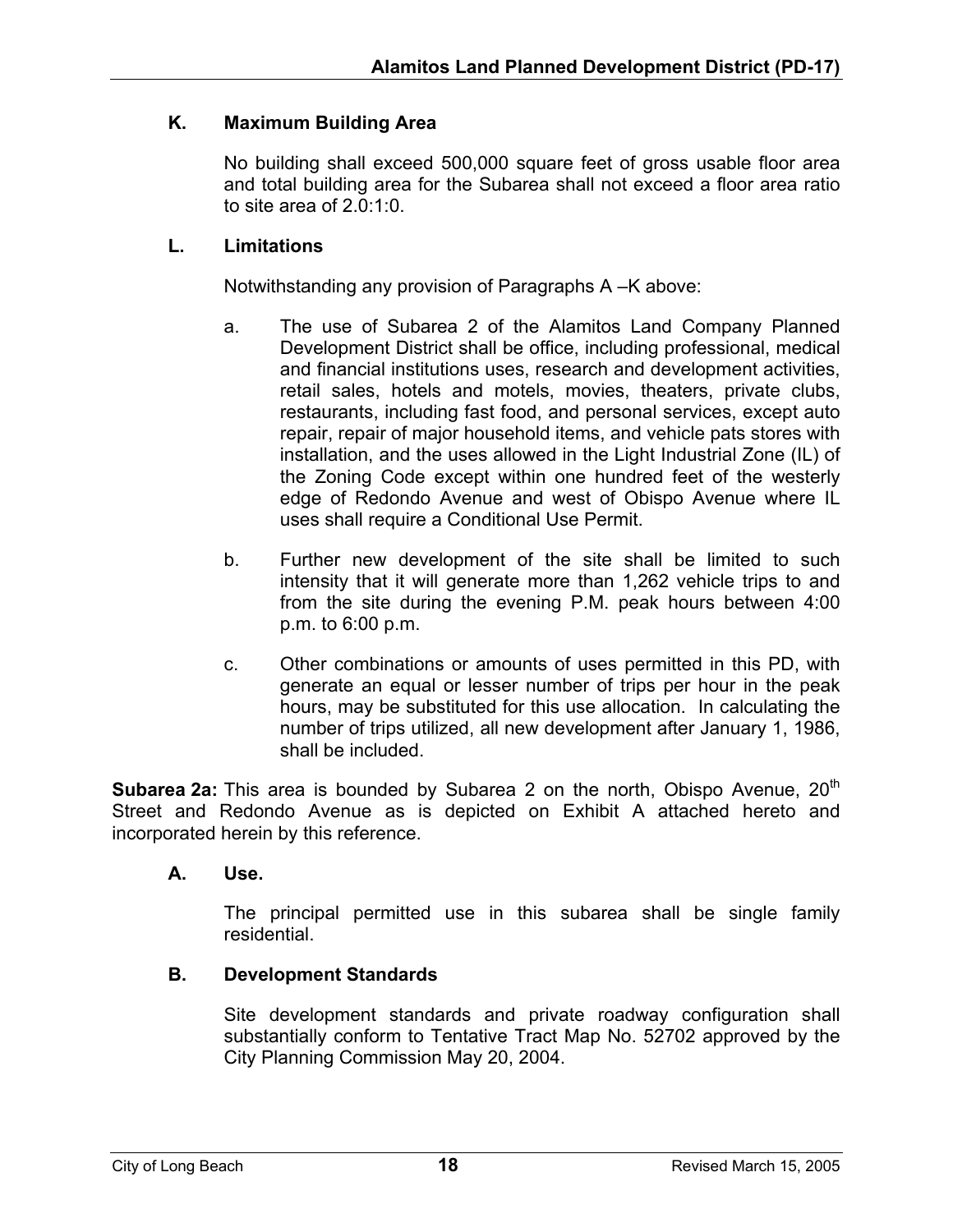| 1.             | Density                | 7.5 du/acre – Maximum of 106<br>dwelling units                     |
|----------------|------------------------|--------------------------------------------------------------------|
| 2              | Floor Area             | 1,670 to 2,600 sq. ft.                                             |
| 3.             | Floor Area Ratio       | 67% maximum                                                        |
| 4.             | <b>Building Height</b> | 28 feet/2 stories                                                  |
| 5.             | Driveway Length        | 18 Minimum behind 4'6" wide<br>sidewalk                            |
| 6.             | Usable Open Space      | 11% minimum                                                        |
| 7 <sub>1</sub> | Parking                | 2 Car Garage                                                       |
| 8.             | Setbacks               | Building setback shall conform to<br>the approved Condominium Plan |
|                |                        |                                                                    |

C. Unless otherwise specified above, all other development shall comply with Chapter 21.31 (Residential Development Standards) of the Zoning Regulations.

**Subarea 3:** This area is bounded on the west by Redondo Avenue, on the south by Hathaway Avenue and the north by Stearns Street.

- **A. Use** 
	- 1. Principal Use: Residential
		- a. Density: 18 units/net acre
		- b. Housing Type: Single-family detached, single-family attached and townhouse units.
	- 2. Notwithstanding any provision of paragraph 1, above, the use of Subarea 3 shall be limited to such intensity that it will not generate more than 19 vehicle trips to and from the Subarea during the evening peak hours between 4:00 p.m. and 6:00 p.m. The new development to utilize these trips consists of a maximum of 38 multi-family residential units.

# **B. Building Height**

Building height shall be limited to 28 feet and 2-1/2 stories. This regulation is intended to allow a maximum of two levels of residential development above semi-subterranean parking.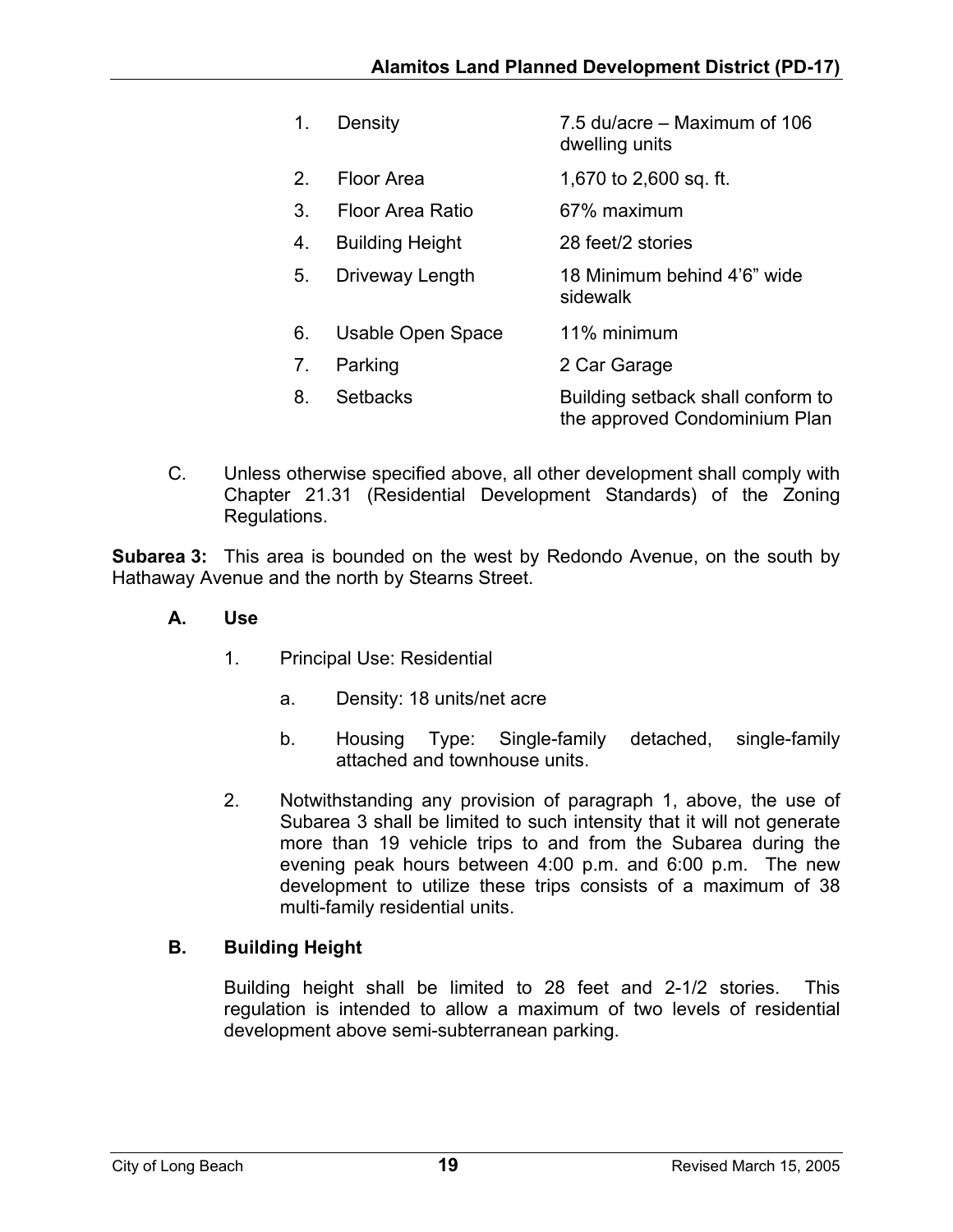# **C. Minimum Lot Size**

The minimum lot size for new subdivisions shall be 18,000 square feet with a minimum required street frontage of 100 feet. For townhouse developments (in planned unit development, planned residential development or condominium subdivisions) the minimum lot size is 2,000 square feet with a minimum width of 25 feet.

# **D. Minimum Distance Between Buildings (Dwelling Units)**

| Detached single-family or two-family units | 10' (zero lot line<br>development is permitted)            |
|--------------------------------------------|------------------------------------------------------------|
| Attached unit buildings of 3 or more units | 20' (does not include)<br>units attached to each<br>other) |

# **E. Lot Coverage**

Lot coverage shall be reviewed on a case-by-case basis varying with housing type.

# **F. Usable Open Space/Amenities**

A minimum of 250 square feet of usable open space per residential unit shall be provided in accordance with the requirements of the Usable Open Space provisions of the Zoning Regulations. Developments shall provide recreational amenities in accordance with the Usable Open Space requirements of the Zoning Regulations.

# **G. Privacy**

All privacy standards of Section 21.31.240 of the Zoning Regulations shall apply.

# **H. Specific Design Requirements**

- 1. A buffer landscaping strip shall be provided between the Redondo Avenue site and the adjacent National Guard facility.
- 2. The buildings must be designed in a manner, which provides the appearance that each dwelling is an individual residence. Building articulation, the use of alternating exterior materials and building elements and varied building location are encouraged.
- 3. The developer shall provide for the under grounding of all utilities.
- 4. A geological report in conformance with the Alquist-Priolo Act shall be submitted by the developer to the Department of Planning and Building prior to approval of a site plan.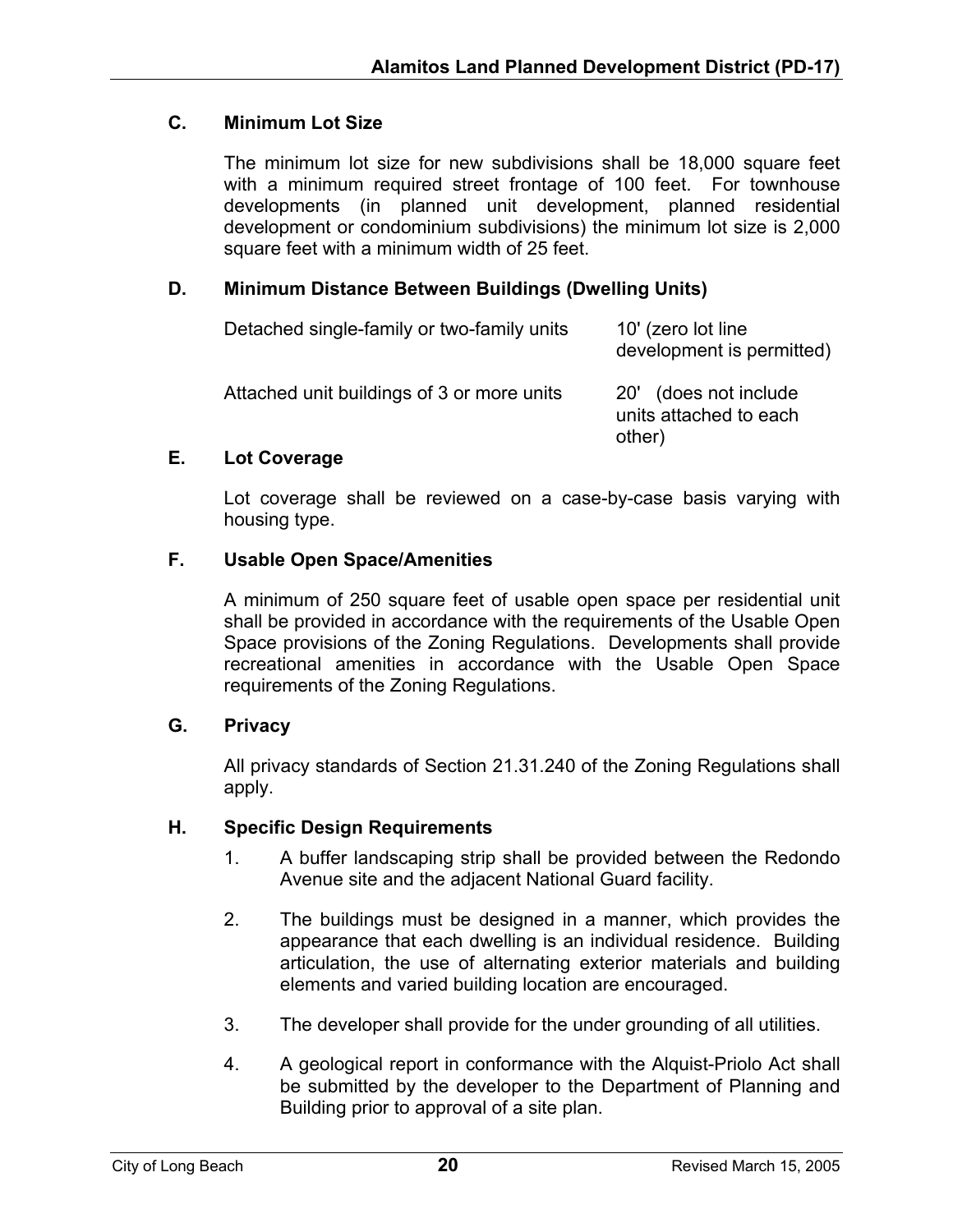5. Hydraulic calculations and analysis, with considerations of potential rupture of water tanks and leakage of underground water mains shall be submitted by the developer of the Redondo Avenue site to the Department of Planning and Building. Every feasible precautionary measure to stabilize the site shall be incorporated into the grading plan.

# **I. Walls and Fences**

The maximum fence height shall be 6 feet - 6 inches unless a higher fence is required by the City through Site Plan Review. Fences above 3 feet in height shall not be permitted within street setback areas without prior Site Plan Review approval.

# **J. Vehicular Access**

Access points shall be approved through Site Plan Review process based upon the recommendations of the City Traffic Engineer.

# **K. Mitigation Measures**

The following mitigation measures of Negative Declaration ND 31-93 shall apply to any development projects proposed within Subarea 3:

- 1. All demolition and construction activities are subject to the Noise Control Ordinance (Section 8.80.202 of Municipal Code). In noise sensitive areas, particularly in residential areas, applicant shall consult with the Noise Control Officer prior to initiation of construction and shall conform to the permitted hours of operation which are: (1) Weekdays and federal holidays, 7:00 a.m. to 7:00 p.m.; (2) Saturdays, 9:00 a.m. to 7:00 p.m.; and (3) Sundays, emergency work authorized by a building official or by permit from the Long Beach Health Department.
- 2. Commercial operations are subject to the Noise Control Ordinance. Applicant shall advise all operators/lessees that consultation with the Noise Control Officer is required.
- 3. Rule 1403 of the South Coast Air Quality Management District regulates all demolition and rehabilitation to control asbestos. Applicant shall notify the AQMD, Office of Operations on the appropriate forms 10 days in advance of any work over 100 square feet.
- 4. If during excavation, hazardous, toxic, corrosive or flammable materials are encountered, whether in tanks, pipelines or in the soil, operations shall be immediately halted and the Hazardous Waste Section of the Long Beach Health Department shall be immediately consulted.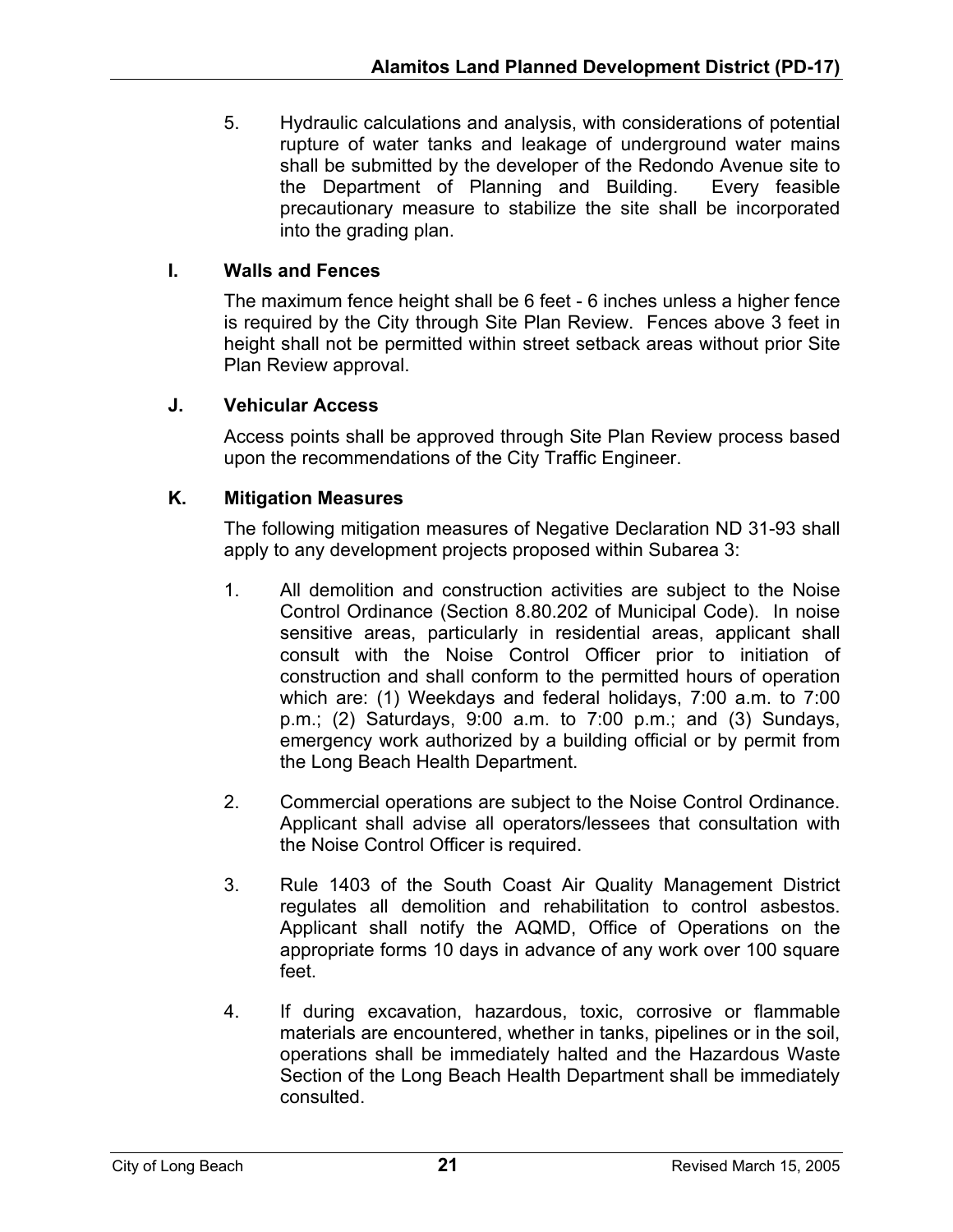- 5. Rule 403 of the South Coast Air Quality Management District requires that all site preparation and construction activities be conducted in a manner which minimizes dust.
- 6. Applicant shall install street trees capable of achieving a significant canopy to the installation specifications of the Street Tree Division of the Bureau of Public Service. Applicant shall install root guards for all street trees to the specifications of the Director of Public Works.
- 7. Approval of a development project shall be expressly conditioned upon payment, prior to building permit issuance, or issuance of a certificate of occupancy, as City ordinance may provide, of all applicable impact fees, capacity charges, connecting fees and other similar fees based upon additional facilities needed to accommodate new development at established City service level standards, including, but not limited to, those for sewer, sewer treatment facilities, schools, recreation and transportation.
- 8. Detailed geologic reports (Alquist-Priolo) shall be submitted to the satisfaction of the Superintendent of Building and Safety and the state geologist.
- 9. All required setbacks, fill compaction and gradients shall be as set forth in applicable state law and the Uniform Building Code.
- 10. A dynamic foundation analysis shall be submitted to the satisfaction of the Superintendent of Building and Safety for dwelling units on the Hill Street property.
- 11. Applicant shall submit an erosion protection plan to the satisfaction of the Superintendent of Building and Safety.
- 12. All grading shall conform to the standards of the Long Beach Public Works Department.
- 13. Prior to any grading operations, a detailed site analysis shall be conducted and all contaminated soil either remediated or removed to the specifications of the Long Beach Health Department Environmental Section.
- 14. Prior to all grading operations, applicant shall determine the location of all active and abandoned wells on-site. All improperly abandoned and new wells shall be redone to the standards of the State of California.
- 15. Prior to any earthwork, an underground alert shall be declared.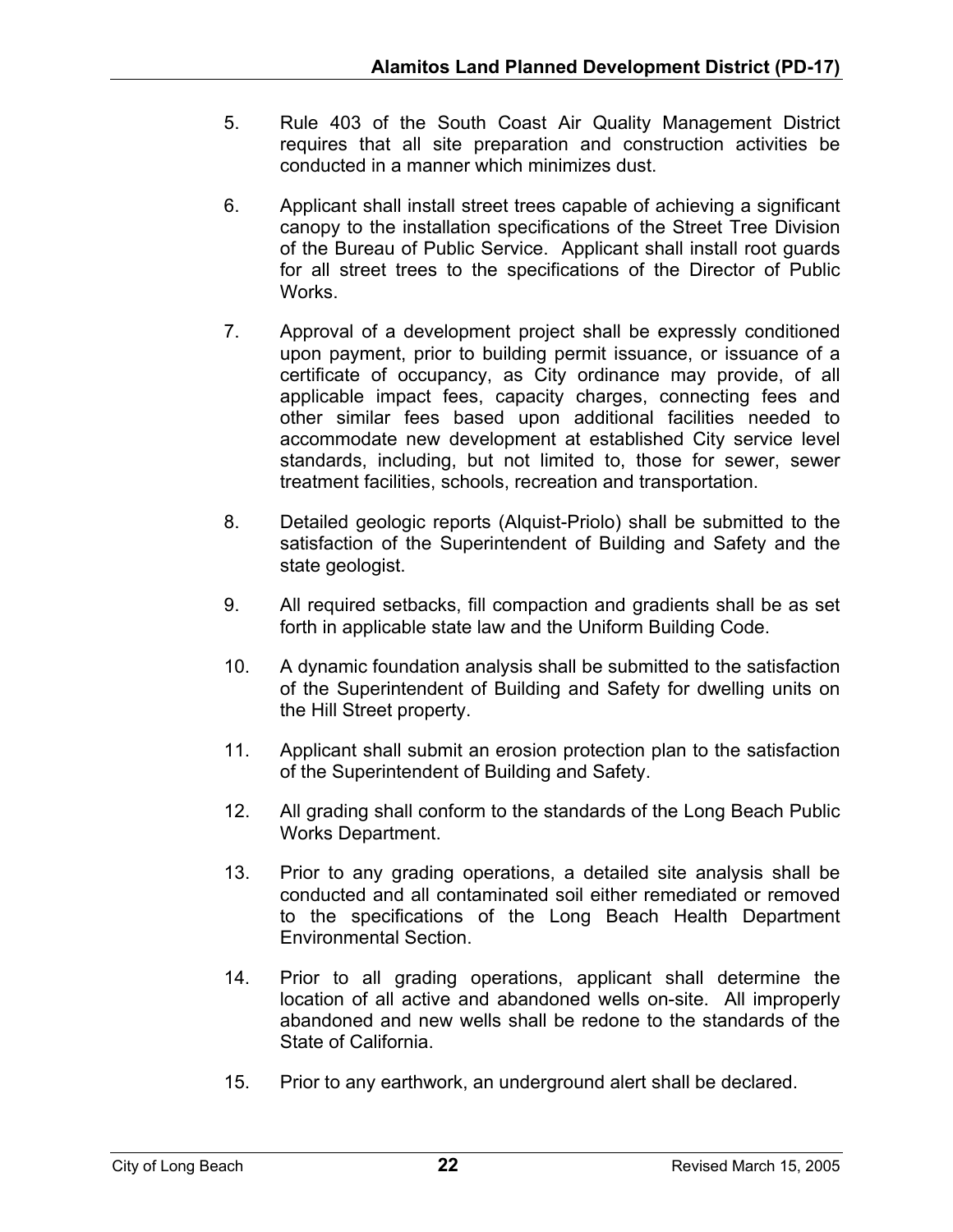- 16. Prior to grading operations, applicant shall conduct a methane study of the area to the satisfaction of the Superintendent of Building and Safety.
- 17. Applicant shall design and install a landscape buffer along the perimeter of the site to the satisfaction of the Director of Planning and Building.

**Subarea 4:** This subarea is that portion of land west of Obispo Avenue and south of Hill Street bordered on the west, south and north by the City of Signal Hill.

# **A. Use.**

The principal permitted use in this subarea shall be single family residential.

#### **B. Development Standards**

Unless otherwise specified, all development standards shall comply with Chapter 21.31 (Residential Development Standards) of the Zoning Regulations.

Site development shall substantially conform to Tentative Tract Map No. 52453 approved by the Long Beach City Planning Commission March 19, 1998.

|  | Density |  | 15 units maximum |
|--|---------|--|------------------|
|--|---------|--|------------------|

- 2. Lot size **business 1** and 1,240 sq. ft. minimum
- 3. Open space The C<sub>2</sub> and C<sub>2</sub> and C<sub>2</sub> and C<sub>2</sub> and C<sub>2</sub> and C<sub>2</sub> and C<sub>2</sub> and C<sub>2</sub> and C<sub>2</sub> and C<sub>2</sub> and C<sub>2</sub> and C<sub>2</sub> and C<sub>2</sub> and C<sub>2</sub> and C<sub>2</sub> and C<sub>2</sub> and C<sub>2</sub> and C<sub>2</sub> and C<sub>2</sub> and C<sub>2</sub> and C<sub>2</sub> and C<sub>2</sub> and C<sub>2</sub> a
- 4. Height 28 ft./2-1/2 stories
- 5. Setbacks
	- a. Front setback 10 ft.
	- b. Side setback 5 ft.
	- c. Rear setback 15 ft.
- 6. Parking

A two-car garage shall be provided with each single-family residence with a minimum driveway length of 18 ft.

7. Building design.

To be approved through Site Plan Review.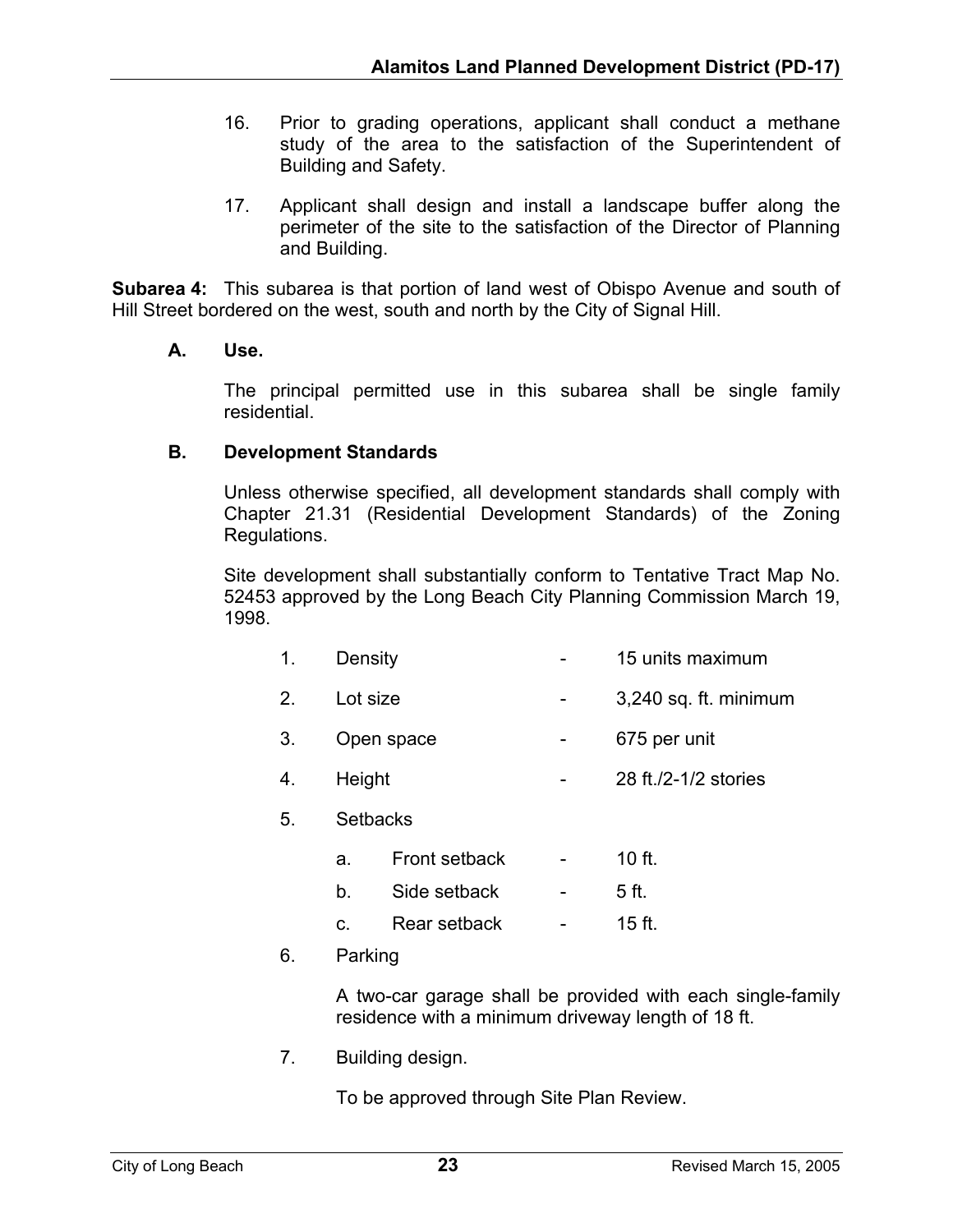8. Private Roadway

Private roadway width and configuration shall substantially conform to Tentative Tract Map No. 52453.

The Planning Bureau provides this information for reference and the convenience to the public. The adopted ordinance, together with any amendment thereto, is in the possession of the City Clerk and should be reviewed and considered prior to making any land use decision. Information contained herein is subject to change without notice as a result of updates, corrections or amendments.